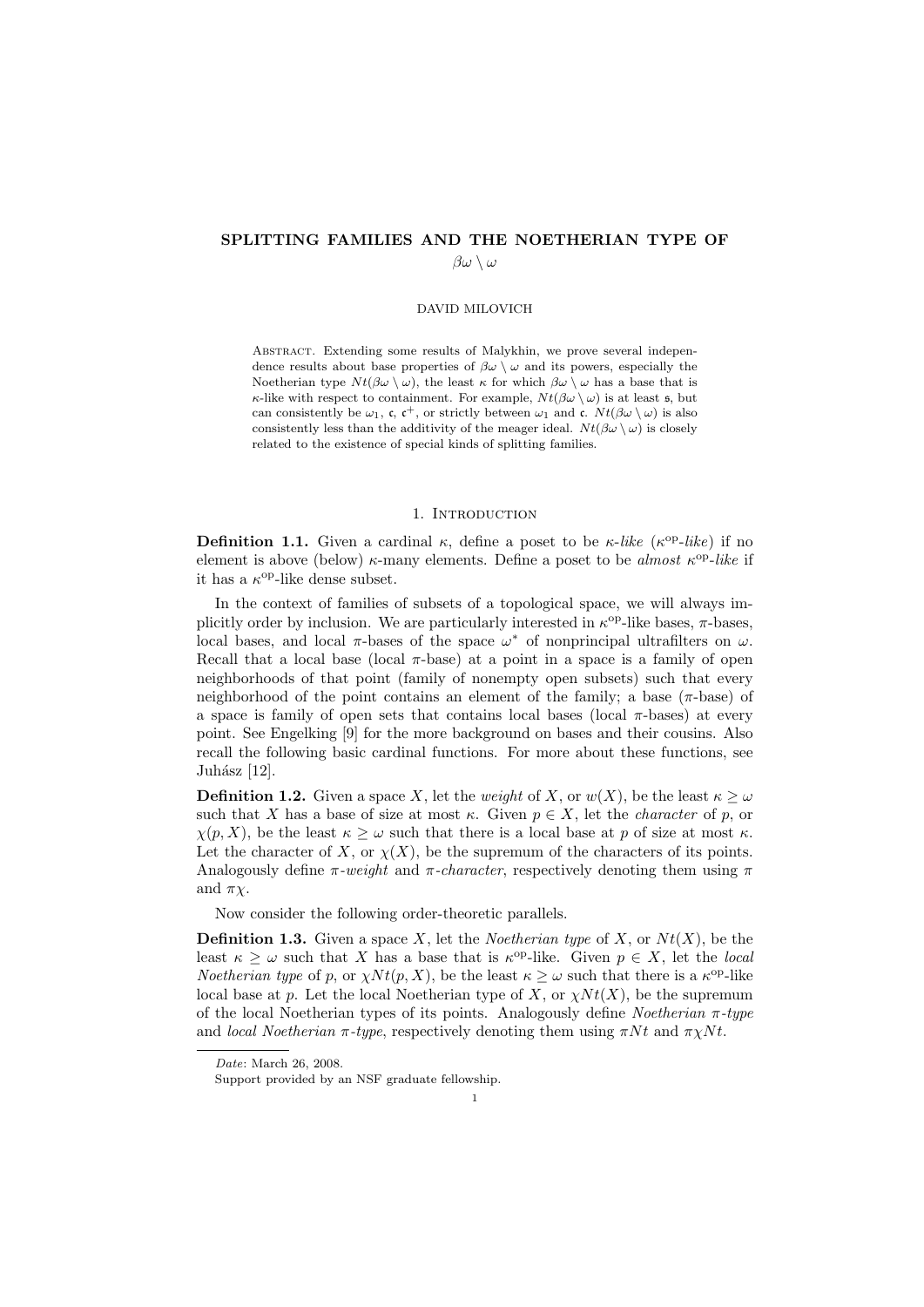Noetherian type and Noetherian  $\pi$ -type were introduced by Peregudov [16]. Let  $\omega^*$  denote the space of nonprincipal ultrafilters on  $\omega$ . Malykhin [15] proved that MA implies  $\pi N t(\omega^*) = \mathfrak{c}$  and CH implies  $N t(\omega^*) = \mathfrak{c}$ . We extend these results by investigating  $Nt(\omega^*), \pi Nt(\omega^*), \chi Nt(\omega^*),$  and  $\pi \chi Nt(\omega^*)$  as cardinal characteristics of the continuum. For background on such cardinals, see Blass [7]. We also examine the sequence  $\langle Nt((\omega^*)^{1+\alpha})\rangle_{\alpha\in\mathcal{O}_n}$ .

**Definition 1.4.** Let b denote the minimum of  $|\mathcal{F}|$  where F ranges over the subsets of  $\omega^{\omega}$  that have no upper bound in  $\omega^{\omega}$  with respect to eventual domination.

**Definition 1.5.** A tree  $\pi$ -base of a space X is a  $\pi$ -base that is a tree when ordered by containment. Let  $\mathfrak h$  be the minimum of the set of heights of tree  $\pi$ -bases of  $\omega^*$ .

Balcar, Pelant, and Simon [1] proved that tree  $\pi$ -bases of  $\omega^*$  exist, and that  $\mathfrak{h} \leq \min{\{\mathfrak{b},\text{cf}\,\mathfrak{c}\}}$ . They also proved that the above definition of  $\mathfrak{h}$  is equivalent to the more common definition of  $\mathfrak h$  as the distributivity number of  $[\omega]^\omega$  ordered by ⊆<sup>∗</sup> .

**Definition 1.6.** Given  $x, y \in [\omega]^\omega$ , we say that x splits y if  $|y \cap x| = |y \setminus x| = \omega$ . Let **r** be the minimum value of |A| where A ranges over the subsets of  $[\omega]^\omega$  such that no  $x \in [\omega]^\omega$  splits every  $y \in A$ . Let s be the minimum value of |A| where A ranges over the subsets of  $[\omega]^\omega$  such that every  $x \in [\omega]^\omega$  is split by some  $y \in A$ .

It is known that  $\mathfrak{b} \leq \mathfrak{r}$  and  $\mathfrak{h} \leq \mathfrak{s}$ . (See Theorems 3.8 and 6.9 of [7].)

Clearly,  $Nt(\omega^*) \leq w(\omega^*)^+ = \mathfrak{c}^+$ . We will show that also  $\pi \chi N t(\omega^*) = \omega$  and  $\pi N t(\omega^*) = \mathfrak{h}$  and  $\mathfrak{s} \leq N t(\omega^*)$ . Furthermore,  $N t(\omega^*)$  can consistently be c, c<sup>+</sup>, or any regular  $\kappa$  satisfying  $2^{<\kappa} = \mathfrak{c}$ . Also,  $Nt(\omega^*) = \omega_1$  is relatively consistent with any values of  $\mathfrak b$  and  $\mathfrak c$ . The relations  $\omega_1 < \mathfrak b = \mathfrak s = Nt(\omega^*) < \mathfrak c$  and  $\omega_1 = \mathfrak b =$  $\mathfrak{s} < N t(\omega^*) < \mathfrak{c}$  are also each consistent. We also prove some relations between  $\mathfrak{r}$ and  $Nt(\omega^*)$ , as well as some consistency results about the local Noetherian type of points in  $\omega^*$ .

## 2. Basic results

The following proposition is essentially due to Peregudov (see Lemma 1 of [16]).

**Proposition 2.1.** Suppose a point p in a space X satisfies  $\pi_X(p, X) <$  cf  $\kappa \leq \kappa \leq$  $\chi(p, X)$ . Then  $N t(X) > \kappa$ .

*Proof.* Let A be a base of X. Let  $\mathcal{U}_0$  and  $\mathcal{V}_0$  be, respectively, a local  $\pi$ -base at p of size at most  $\pi \chi(p, X)$  and a local base at p of size  $\chi(p, X)$ . For each element of  $U_0$ , choose a subset in A, thereby producing local  $\pi$ -base U at p that is a subset of A of size at most  $\pi \chi(p, X)$ . Similarly, for each element of  $\mathcal{V}_0$ , choose a smaller neighborhood of p in A, thereby producing a local base V at p that is a subset of A of size  $\chi(p, X)$ . Every element of V contains an element of U. Hence, some element of U is contained in  $\kappa$ -many elements of V; hence, A is not  $\kappa^{\rm op}\text{-like}$ .

**Definition 2.2.** For all  $x \in [\omega]^\omega$ , set  $x^* = \{p \in \omega^* : p \in x\}.$ 

**Theorem 2.3.** It is relatively consistent with any value of c satisfying  $cf c > \omega_1$ that  $Nt(\omega^*) = \mathfrak{c}^+$ .

*Proof.* We may assume cf  $c > \omega_1$ . By Exercise A10 on p. 289 of Kunen [14], there is a ccc generic extension  $V[G]$  such that  $\check{\mathfrak{c}} = {\mathfrak{c}}^{V[G]}$  and, in  $V[G]$ , there exists  $p \in \omega^*$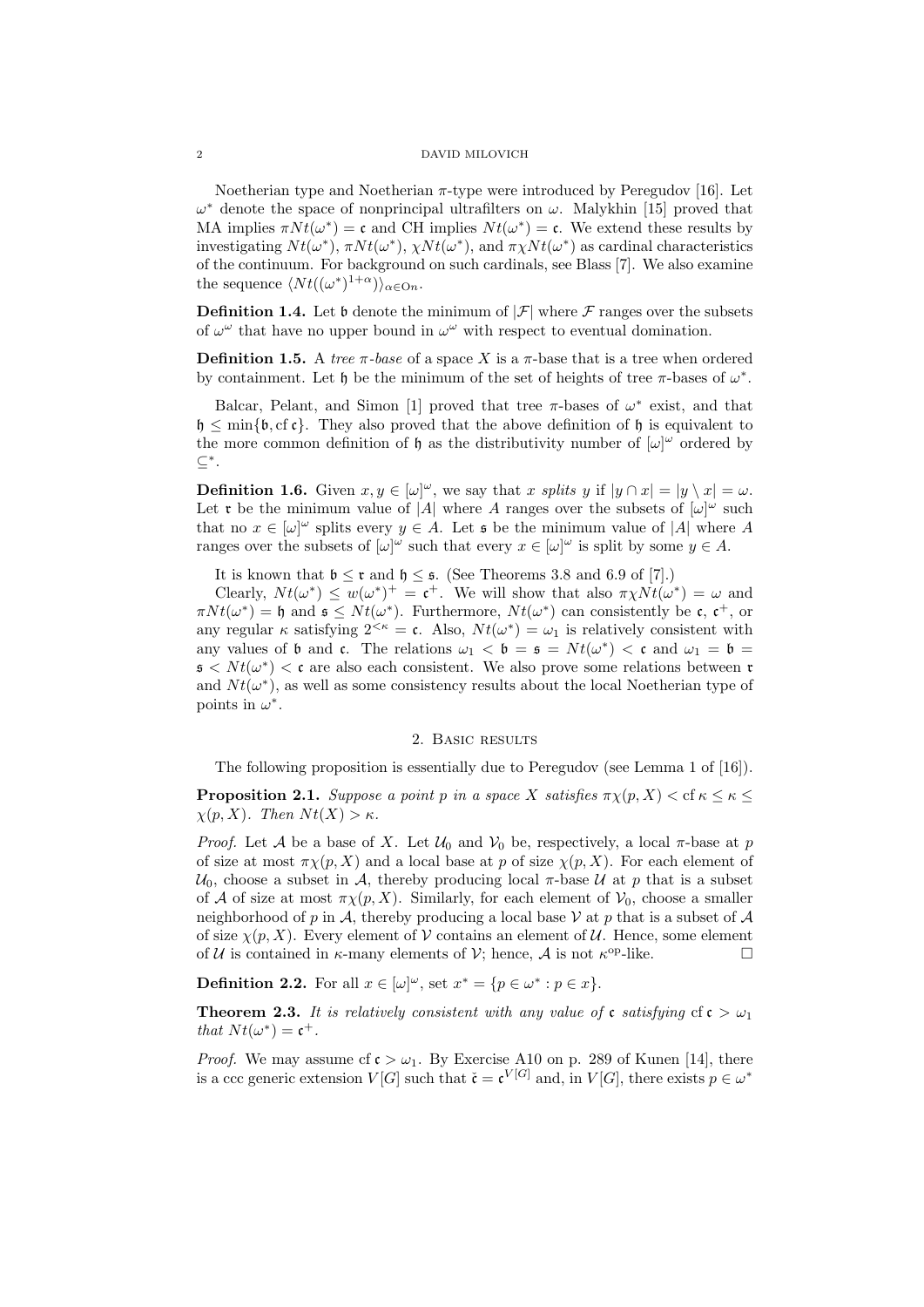such that  $\chi(p, \omega^*) = \omega_1$ . Henceforth work in  $V[G]$ . Let  $\varphi$  be a bijection from  $\omega^2$  to  $\omega$ . Define  $\psi: \omega^* \to \omega^*$  by

$$
x \mapsto \{ E \subseteq \omega : \{ m < \omega : \{ n < \omega : \varphi(m, n) \in E \} \in p \} \in x \}.
$$

Since  $\pi \chi(p, \omega^*) \leq \chi(p, \omega^*) = \omega_1$ , there exists  $\langle E_\alpha \rangle_{\alpha < \omega_1} \in ([\omega]^\omega)^{\omega_1}$  such that every neighborhood of p contains  $E^*_{\alpha}$  for some  $\alpha < \omega_1$ . Hence, for all  $x \in \omega^*$ , every neighborhood of  $\psi(x)$  contains  $(\varphi''(\{m\} \times E_\alpha))^*$  for some  $m < \omega$  and  $\alpha < \omega_1$ ; whence,  $\pi \chi(\psi(x), \omega^*) = \omega_1$ . Since  $\psi$  is easily verified to be a topological embedding,  $\chi(x,\omega^*) \leq \chi(\psi(x),\omega^*)$  for all  $x \in \omega^*$ . By a result of Pospišil [17], there exists  $q \in \omega^*$  such that  $\chi(q, \omega^*) = \mathfrak{c}$ . Hence,  $\pi \chi(\psi(q), \omega^*) = \omega_1$  and  $\chi(\psi(q), \omega^*) = \mathfrak{c}$ . By Proposition 2.1,  $Nt(\omega^*) > \chi(\psi(q), \omega^*) = \mathfrak{c}.$ 

**Definition 2.4.** Given  $n < \omega$ , let  $\mathfrak{ss}_n$  ( $\mathfrak{ss}_\omega$ ) denote the least cardinal  $\kappa$  for which there exists a sequence  $\langle f_{\alpha} \rangle_{\alpha < \mathfrak{c}}$  of functions on  $\omega$  each with range contained in n (each with finite range) such that for all  $I \in [\mathfrak{c}]^{\kappa}$  and  $x \in [\omega]^{\omega}$  there exists  $\alpha \in I$ such that  $f_{\alpha}$  is not eventually constant on x. (The notation 55 was chosen with the phrase "supersplitting number" in mind.) Note that if such an  $\langle f_{\alpha}\rangle_{\alpha<\mathfrak{c}}$  does not exist for any  $\kappa \leq \mathfrak{c}$ , then  $\mathfrak{ss}_n$  ( $\mathfrak{ss}_\omega$ ) is by definition equal to  $\mathfrak{c}^+$ .

Clearly  $\mathfrak{ss}_n \geq \mathfrak{ss}_{n+1} \geq \mathfrak{ss}_{\omega}$  for all  $n < \omega$ . Moreover, since  $f \mathfrak{c} > \omega$ , we have  $\mathfrak{ss}_{\omega} = \mathfrak{ss}_n$  for some  $n < \omega$ . However, for any particular  $n \in \omega \setminus 2$ , it is not clear whether ZFC proves  $\mathfrak{ss}_{\omega} = \mathfrak{ss}_n$ .

**Definition 2.5.** Given  $\lambda \geq \kappa \geq \omega$  and a space X, a  $\langle \lambda, \kappa \rangle$ -splitter of X is a sequence  $\langle \mathcal{F}_\alpha \rangle_{\alpha < \lambda}$  of finite open covers of X such that, for all  $I \in [\lambda]^{\kappa}$  and  $\langle U_\alpha \rangle_{\alpha \in I} \in$  $\prod_{\alpha \in I} \mathcal{F}_{\alpha}$ , the interior of  $\bigcap_{\alpha \in I} U_{\alpha}$  is empty.

**Lemma 2.6.** Suppose X is a compact space with a base A of size at most  $w(X)$  such that  $U \cap V \in \mathcal{A} \cup \{\emptyset\}$  for all  $U, V \in \mathcal{A}$ . If  $\kappa \leq w(X)$  and X has a  $\langle w(X), \kappa \rangle$ -splitter, then A contains a  $\kappa^{\text{op}}$ -like base of X. Hence,  $Nt(\omega^*) \leq \mathfrak{ss}_{\omega}$ .

*Proof.* Set  $\lambda = w(X)$  and let  $\langle \mathcal{F}_\alpha \rangle_{\alpha < \lambda}$  be a  $\langle \lambda, \kappa \rangle$ -splitter of X. For each  $\alpha < \lambda$ , the cover  $\mathcal{F}_{\alpha}$  is refined by a finite subcover of A; hence, we may assume  $\mathcal{F}_{\alpha} \subseteq \mathcal{A}$ . Let  $\mathcal{A} = \{U_{\alpha} : \alpha < \lambda\}$ . For each  $\alpha < \lambda$ , set  $\mathcal{B}_{\alpha} = \{U_{\alpha} \cap V : V \in \mathcal{F}_{\alpha}\}$ . Set  $\mathcal{B} = \bigcup_{\alpha < \lambda} \mathcal{B}_{\alpha} \setminus \{\emptyset\}.$  Then  $\mathcal B$  is easily seen to be a base of X and a  $\kappa^{\text{op}}$ -like subset of  $A$ .

**Lemma 2.7.** Let X be a compact space without isolated points and let  $\omega \leq \kappa \leq$  $\lambda \leq \min_{p \in X} \chi(p, X)$ . If X has no  $\langle \lambda, \kappa \rangle$ -splitter, then  $N t(X) > \kappa$ .

*Proof.* Let A be a base of X. Construct a sequence  $\langle \mathcal{F}_{\alpha} \rangle_{\alpha < \lambda}$  of finite subcovers of A as follows. Suppose we have  $\alpha < \lambda$  and  $\langle \mathcal{F}_{\beta} \rangle_{\beta < \alpha}$ . For each  $p \in X$ , choose  $V_p \in \mathcal{A}$ such that  $p \in V_p \notin \bigcup_{\beta < \alpha} \mathcal{F}_{\beta}$ . Let  $\mathcal{F}_{\alpha}$  be a finite subcover of  $\{V_p : p \in X\}$ . Then  $\mathcal{F}_{\alpha} \cap \mathcal{F}_{\beta} = \emptyset$  for all  $\alpha < \beta < \lambda$ . Suppose X has no  $\langle \lambda, \kappa \rangle$ -splitter. Then choose  $I \in [\lambda]^{\kappa}$  and  $\langle U_{\alpha} \rangle_{\alpha \in I} \in \prod_{\alpha \in I} \mathcal{F}_{\alpha}$  such that  $\bigcap_{\alpha \in I} U_{\alpha}$  has nonempty interior. Then there exists  $W \in \mathcal{A}$  such that  $W \subseteq \bigcap_{\alpha \in I} U_{\alpha}$ . Thus,  $\mathcal{A}$  is not  $\kappa^{\rm op}$ -like.

Definition 2.8. Let u denote the minimum of the set of characters of points in  $ω^*$ . Let πu denote the minimum of the set of π-characters of points in  $ω^*$ .

By a theorem of Balcar and Simon [2],  $\pi\mathfrak{u} = \mathfrak{r}$ .

**Theorem 2.9.** Suppose  $\mathfrak{u} = \mathfrak{c}$ . Then  $Nt(\omega^*) = \mathfrak{ss}_{\omega}$ .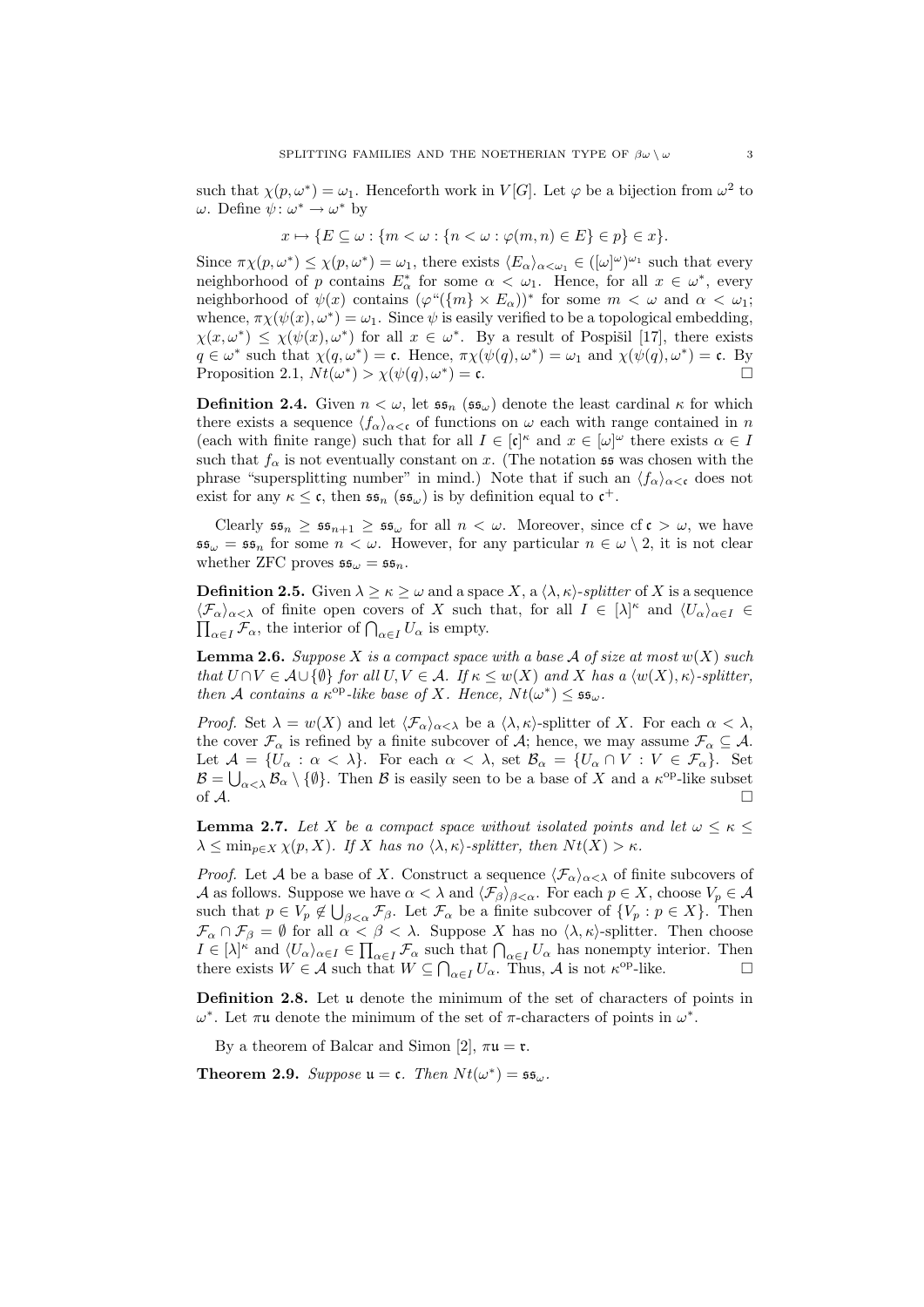*Proof.* By Lemma 2.6,  $Nt(\omega^*) \leq \mathfrak{ss}_{\omega}$ . Suppose  $\kappa \leq \mathfrak{c}$ . Since every finite open cover of  $\omega^*$  is refined by a finite, pairwise disjoint, clopen cover,  $\omega^*$  has a  $\langle \mathfrak{c}, \kappa \rangle$ -splitter if and only if  $\mathfrak{ss}_{\omega} \leq \kappa$ . Hence,  $Nt(\omega^*) \geq \mathfrak{ss}_{\omega}$  by Lemma 2.7.

**Lemma 2.10.** Suppose  $\mathfrak{r} = \mathfrak{c}$ . Then  $\mathfrak{ss}_2 \leq \mathfrak{c}$ .

*Proof.* Let  $\langle x_\alpha \rangle_{\alpha < \mathfrak{c}}$  enumerate  $[\omega]^\omega$ . Construct  $\langle y_\alpha \rangle_{\alpha < \mathfrak{c}} \in ([\omega]^\omega)^\mathfrak{c}$  as follows. Given  $\alpha < \mathfrak{c}$  and  $\langle y_\beta \rangle_{\beta < \alpha}$ , choose  $y_\alpha$  such that  $y_\alpha$  splits every element of  $\{x_\alpha\} \cup \{y_\beta : \beta < \alpha\}$  $\alpha$ . Suppose  $I \in [\mathfrak{c}]^{\mathfrak{c}}$  and  $\alpha < \mathfrak{c}$ . Then  $x_{\alpha}$  is split by  $y_{\beta}$  for all  $\beta \in I \setminus \alpha$ . Thus,  $\langle \{y_\alpha, \omega \setminus y_\alpha\}\rangle_{\alpha < \mathfrak{c}}$  witnesses  $\mathfrak{ss}_2 \leq \mathfrak{c}$ .

**Theorem 2.11.** The cardinals  $\mathfrak{r}$  and  $Nt(\omega^*)$  are related as follows.

- (1) If  $\mathfrak{r} = \mathfrak{c}$ , then  $Nt(\omega^*) = \mathfrak{ss}_{\omega} \leq \mathfrak{c}$ .
- (2) If  $\mathfrak{r} < \mathfrak{c}$ , then  $N t(\omega^*) \geq \mathfrak{c}$ .
- (3) If  $\mathfrak{r} < \text{cf } \mathfrak{c}$ , then  $Nt(\omega^*) = \mathfrak{c}^+$ .

*Proof.* Statement (1) follows from Lemma 2.10, Theorem 2.9, and  $\pi u = \tau$ . The proof of Theorem 2.3 shows how to construct  $p \in \omega^*$  such that  $\pi \chi(p, \omega^*) = \pi \mathfrak{u} = \mathfrak{r}$ and  $\chi(p,\omega^*) = \mathfrak{c}$ . Hence, (2) and (3) follow from Proposition 2.1.

**Definition 2.12.** A subset A of  $[\omega]^\omega$  has the strong finite intersection property (SFIP) if the intersection of every finite subset of A is infinite. Given  $A \subseteq [\omega]^{\omega}$ with the SFIP, define the *Booth forcing for A* to be  $[\omega]^{<\omega} \times [A]^{<\omega}$  ordered by  $\langle \sigma_0, F_0 \rangle \leq \langle \sigma_1, F_1 \rangle$  if and only if  $F_0 \supseteq F_1$  and  $\sigma_1 \subseteq \sigma_0 \subseteq \sigma_1 \cup \bigcap F_1$ . Define a *generic pseudointersection* of A to be  $\bigcup_{\langle \sigma, F \rangle \in G} \sigma$  where G is a generic filter of  $[\omega]^{<\omega} \times [A]^{<\omega}.$ 

**Theorem 2.13.** For all cardinals  $\kappa$  satisfying  $\kappa >$  cf  $\kappa > \omega$ , it is consistent that  $\mathfrak{r} = \mathfrak{u} = \text{cf } \kappa \text{ and } N t(\omega^*) = \mathfrak{ss}_2 = \mathfrak{c} = \kappa.$ 

Proof. Assuming GCH in the ground model, construct a finite support iteration  $\langle \mathbb{P}_{\alpha} \rangle_{\alpha \leq \kappa}$  as follows. First choose some  $U_0 \in \omega^*$ . Then suppose we have  $\alpha < \kappa$  and  $\mathbb{P}_{\alpha}$  and  $\vdash_{\alpha} U_{\alpha} \in \omega^*$ . Let  $\mathbb{P}_{\alpha+1} \cong \mathbb{P}_{\alpha} * \mathbb{Q}_{\alpha}$  where  $\mathbb{Q}_{\alpha}$  is a  $\mathbb{P}_{\alpha}$ -name for the Booth forcing for  $U_{\alpha}$ . Let  $x_{\alpha}$  be a  $\mathbb{P}_{\alpha+1}$ -name for a generic pseudointersection of  $U_{\alpha}$  added by  $\mathbb{Q}_{\alpha}$ ; let  $U_{\alpha+1}$  be a  $\mathbb{P}_{\alpha+1}$ -name for an element of  $\omega^*$  containing  $U_{\alpha} \cup \{x_{\alpha}\}.$  For limit  $\alpha < \kappa$ , let  $U_{\alpha} = \bigcup_{\beta < \alpha} U_{\beta}$ .

Let  $\langle \eta_{\alpha} \rangle_{\alpha < \text{cf } \kappa}$  be an increasing sequence of ordinals with supremum  $\kappa$ . Then  $\{x_{\eta_\alpha}: \alpha < \text{cf } \kappa\}$  is forced to generate an ultrafilter in  $V^{\mathbb{P}_{\kappa}}$ . Hence,  $\Vdash_{\kappa} \mathfrak{r} \leq \mathfrak{u} \leq$ cf  $\kappa < \kappa = \mathfrak{c}$ . Therefore, by Lemma 2.6 and Theorem 2.11, it suffices to show that  $\Vdash_{\kappa}$  ss<sub>2</sub>  $\leq$   $\kappa$ . Every nontrivial finite support iteration of infinite length adds a Cohen real. Hence, we may choose for each  $\alpha < \kappa$  a  $\mathbb{P}_{\omega(\alpha+1)}$ -name  $y_{\alpha}$  for an element of  $[\omega]^\omega$  that is Cohen over  $V^{\mathbb{P}_{\omega_\alpha}}$ . Then every name S for the range of a cofinal subsequence of  $\langle y_\alpha \rangle_{\alpha < \kappa}$  is such that

$$
\Vdash_{\kappa} \forall z \in [\omega]^{\omega} \exists w \in S \ \ w \text{ splits } z.
$$

Hence,  $\langle y_\alpha \rangle_{\alpha \leq \kappa}$  witnesses that  $\Vdash_{\kappa}$  ss<sub>2</sub>  $\leq \kappa$ .

# Theorem 2.14.  $Nt(\omega^*) \geq 5$ .

*Proof.* Suppose  $Nt(\omega^*) = \kappa <$  **s**. Since  $Nt(\omega^*) <$  **c**, we have  $\mathfrak{r} = \mathfrak{c}$  by Theorem 2.11. Hence,  $\mathfrak{u} = \mathfrak{c}$ . By Theorem 2.9, it suffices to show that  $\mathfrak{s}^{\mathfrak{g}}_{\omega} > \kappa$ . Suppose  $\langle f_{\alpha} \rangle_{\alpha < \mathfrak{c}}$  is a sequence of functions on  $\omega$  with finite range and  $I \in [\mathfrak{c}]^{\kappa}$ . Since  $\kappa < \mathfrak{s}$ , there exists  $x \in [\omega]^\omega$  such that  $f_\alpha$  is eventually constant on x for all  $\alpha \in I$ . Thus,  $\mathfrak{ss}_\omega > \kappa$ .  $\Box$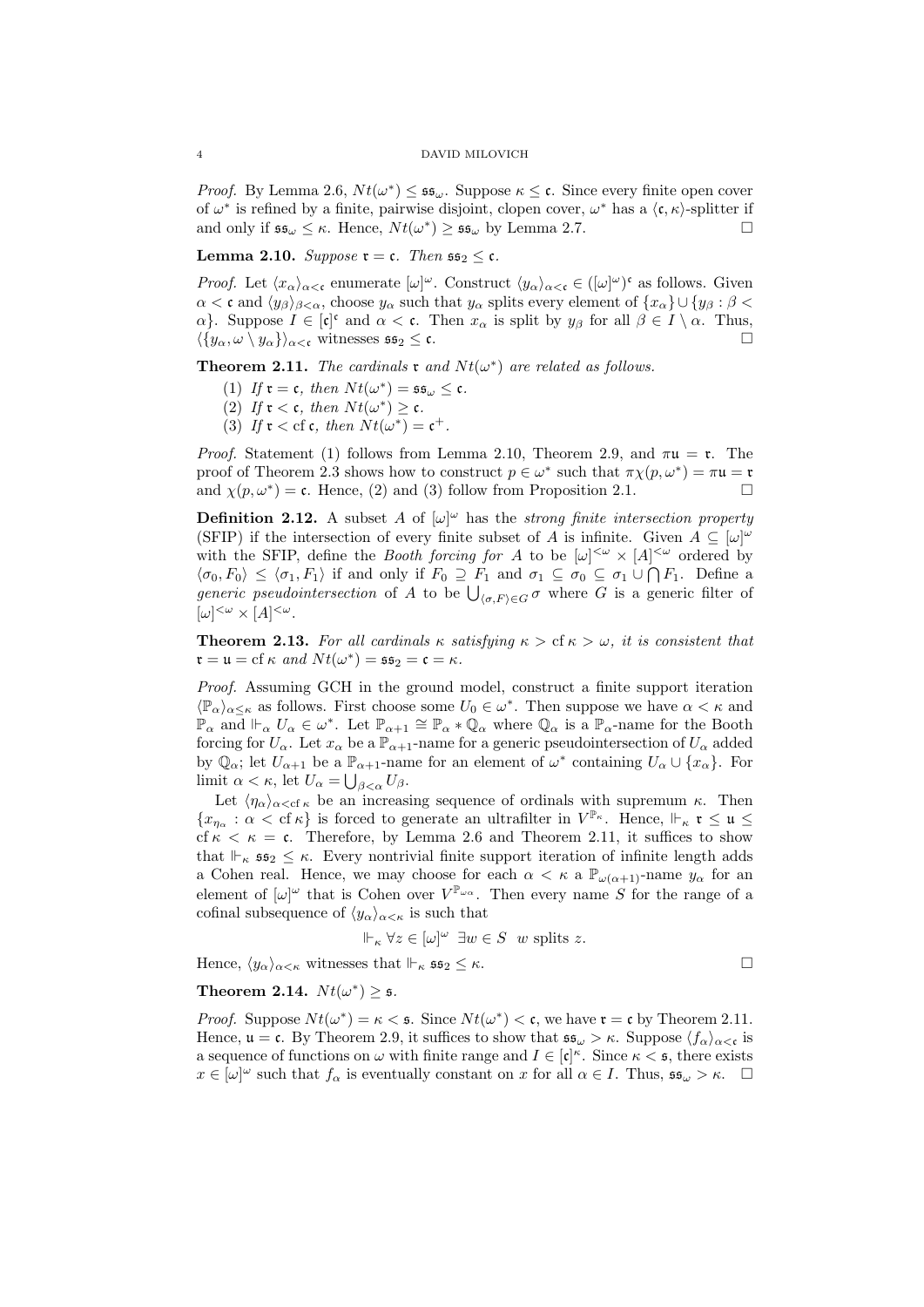**Lemma 2.15.** Let  $\kappa$  be a cardinal and let P and Q be mutually dense subsets of a common poset. Then P is almost  $\kappa^{\rm op}$ -like if and only if Q is.

*Proof.* Suppose D is a  $\kappa^{op}$ -like dense subset of P. Then it suffices to construct a  $\kappa^{\text{op}}$ -like dense subset of Q. Define a partial map f from  $|D|$ <sup>+</sup> to Q as follows. Set  $f_0 = \emptyset$ . Suppose  $\alpha < |D|^+$  and we have constructed a partial map  $f_\alpha$  from  $\alpha$  to Q. Set  $E = \{d \in D : d \not\geq q \text{ for all } q \in \text{ran } f_\alpha\}$ . If  $E = \emptyset$ , then set  $f_{\alpha+1} = f_\alpha$ . Otherwise, choose  $q \in Q$  such that  $q \leq e$  for some  $e \in E$  and let  $f_{\alpha+1}$  be the smallest function extending  $f_{\alpha}$  such that  $f_{\alpha+1}(\alpha) = q$ . For limit ordinals  $\gamma \leq |D|^+$ , set  $f_{\gamma} = \bigcup_{\alpha < \gamma} f_{\alpha}$ . Set  $f = f_{|D|} +$ .

Let us show that ran f is a  $\kappa^{\rm op}$ -like. Suppose otherwise. Then there exists  $q \in \text{ran } f$  and an increasing sequence  $\langle \xi_{\alpha} \rangle_{\alpha \leq \kappa}$  in dom f such that  $q \leq f(\xi_{\alpha})$  for all  $\alpha < \kappa$ . By the way we constructed f, there exists  $\langle d_{\alpha} \rangle_{\alpha < \kappa} \in D^{\kappa}$  such that  $f(\xi_{\beta}) \leq d_{\beta} \neq d_{\alpha}$  for all  $\alpha < \beta < \kappa$ . Choose  $p \in P$  such that  $p \leq q$ . Then choose  $d \in D$  such that  $d \leq p$ . Then  $d \leq d_{\beta} \neq d_{\alpha}$  for all  $\alpha < \beta < \kappa$ , which contradicts that D is  $\kappa^{\text{op}}$ -like. Therefore, ran f is  $\kappa^{\text{op}}$ -like.

Finally, let us show that ran f is a dense subset of Q. Suppose  $q \in Q$ . Choose  $p \in P$  such that  $p \leq q$ . Then choose  $d \in D$  such that  $d \leq p$ . By the way we constructed f, there exists  $r \in \text{ran } f$  such that  $r \leq d$ ; hence,  $r \leq q$ .

Theorem 2.16.  $\pi N t(\omega^*) = \mathfrak{h}.$ 

*Proof.* First, we show that  $\pi N t(\omega^*) \leq \mathfrak{h}$ . Let A be a tree  $\pi$ -base of  $\omega^*$  such that A has height  $\mathfrak h$  with respect to containment. Then  $\mathcal A$  is clearly  $\mathfrak h^{\mathrm{op}}$ -like. To show that  $\mathfrak{h} \leq \pi N t(\omega^*)$ , let A be as above and let B be a  $\pi N t(\omega^*)^{\text{op}}$ -like  $\pi$ -base of  $\omega^*$ . Then A and B are mutually dense; hence, by Lemma 2.15, A contains a  $\pi N t (\omega^*)^{\text{op-like}}$ π-base C of  $ω^*$ . Since C is also a tree π-base, it has height at most  $πNt(ω^*)$ . Hence,  $\mathfrak{h} \leq \pi N t(\omega^*)$ ).

Corollary 2.17. If  $\mathfrak{h} = \mathfrak{c}$ , then  $\pi N t(\omega^*) = N t(\omega^*) = \mathfrak{ss}_2 = \mathfrak{c}$ .

*Proof.* Suppose  $\mathfrak{h} = \mathfrak{c}$ . Then  $\mathfrak{r} = \mathfrak{c}$  because  $\mathfrak{h} \leq \mathfrak{b} \leq \mathfrak{r} \leq \mathfrak{c}$ . Hence, by Theorem 2.16, Theorem 2.11, and Lemma 2.10,  $\mathfrak{c} \leq \pi N t(\omega^*) \leq N t(\omega^*) = \mathfrak{ss}_{\omega} \leq \mathfrak{ss}_2 \leq \mathfrak{c}.$ 

3. MODELS OF 
$$
Nt(\omega^*) = \omega_1
$$

Adding c-many Cohen reals collapses  $\mathfrak{ss}_2$  to  $\omega_1$ . By Lemma 2.6, it therefore also collapses  $N t(\omega^*)$  to  $\omega_1$ . The same result holds for random reals and Hechler reals.

**Theorem 3.1.** Suppose  $\kappa^{\omega} = \kappa$  and  $\mathbb{P} = \mathcal{B}(2^{\kappa})/\mathcal{I}$  where  $\mathcal{B}(2^{\kappa})$  is the Borel alegebra of the product space  $2^{\kappa}$  and  $\mathcal I$  is either the meager ideal or the null ideal (with respect to the product measure). (In other words,  $\mathbb P$  adds  $\kappa$ -many Cohen reals or  $\kappa$ -many random reals in the usual way.) Then  $\mathbb{1}_{\mathbb{P}} \Vdash \omega_1 = \mathfrak{ss}_2$ .

*Proof.* Working in the generic extension  $V[G]$ , we have  $\kappa = \mathfrak{c}$  and a sequence  $\langle x_\alpha \rangle_{\alpha < \kappa}$  in  $[\omega]^\omega$  such that  $V[G] = V[\langle x_\alpha \rangle_{\alpha < \kappa}]$  and, if  $E \in \mathcal{P}(\kappa) \cap V$  and  $\alpha \in \kappa \setminus E$ , then  $x_{\alpha}$  is Cohen or random over  $V[\langle x_{\beta} \rangle_{\beta \in E}]$ . (See [13] for a proof.) Suppose  $I \in [\kappa]^{\omega_1}$  and  $y \in [\omega]^\omega$ . Then  $y \in V[\langle x_\alpha \rangle_{\alpha \in J}]$  for some  $J \in [\kappa]^\omega \cap V$ ; hence,  $x_\alpha$ splits y for all  $\alpha \in I \setminus J$ . Thus,  $\langle \{x_\alpha, \omega \setminus x_\alpha\} \rangle_{\alpha < \kappa}$  witnesses  $\mathfrak{ss}_2 = \omega_1$ .

**Definition 3.2.** Let  $\mathfrak d$  denote the minimum of the cardinalities of subsets of  $\omega^{\omega}$ that are cofinal with respect to eventual domination.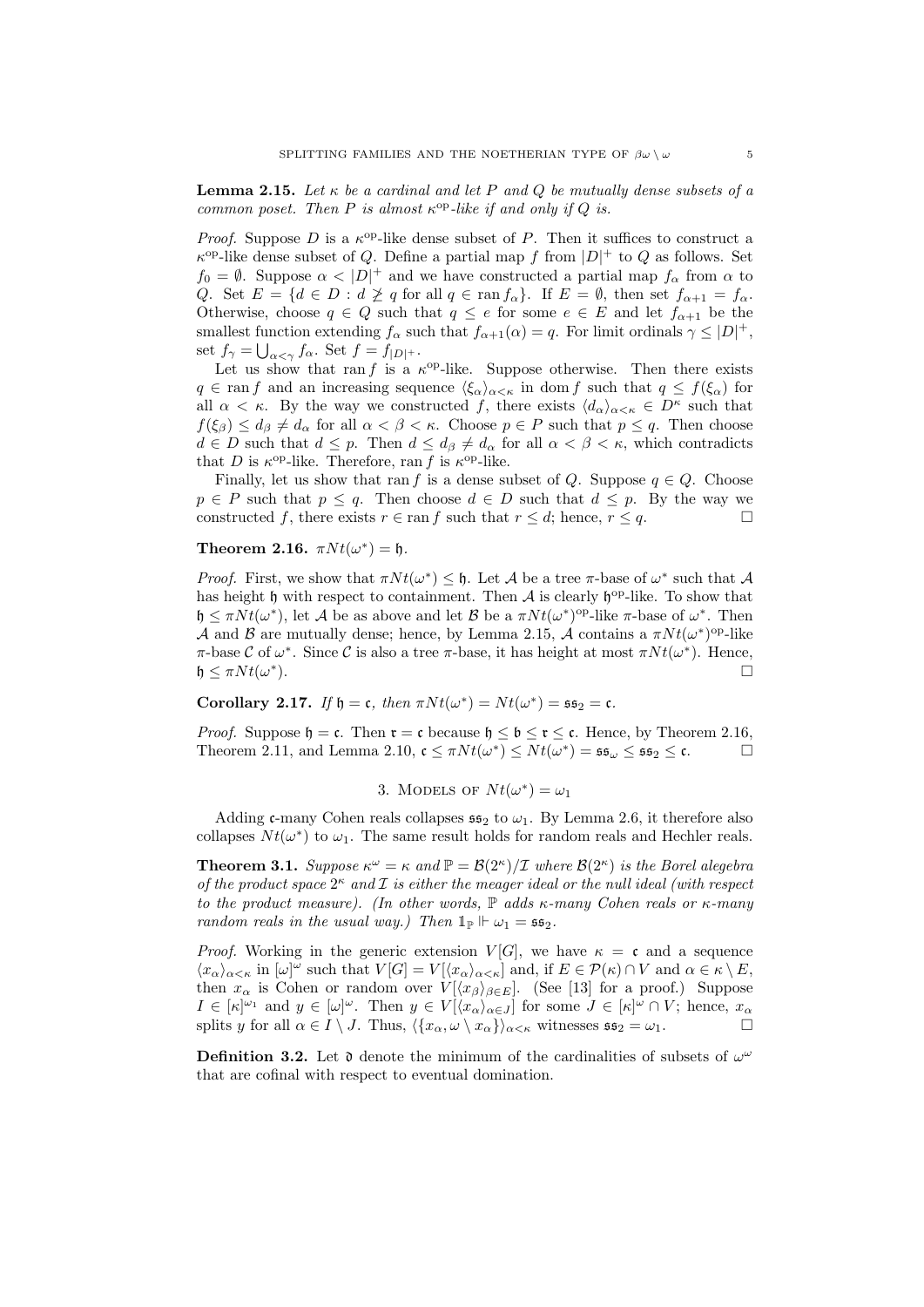Corollary 3.3. Every transitive model of ZFC has a ccc forcing extension that preserves b,  $\mathfrak d$ , and  $\mathfrak c$ , and collapses  $\mathfrak s$   $\mathfrak s_2$  to  $\omega_1$ .

*Proof.* Add c-many random reals to the ground model. Then every element of  $\omega^{\omega}$ in the extension is eventually dominated by an element of  $\omega^{\omega}$  in the ground model; hence,  $\mathfrak b$ ,  $\mathfrak d$ , and  $\mathfrak c$  are preserved by this forcing, while  $\mathfrak s\mathfrak s_2$  becomes  $\omega_1$ .

**Definition 3.4.** We say that a transfinite sequence  $\langle x_{\alpha}\rangle_{\alpha<\eta}$  of subsets of  $\omega$  is eventually splitting if for all  $y \in [\omega]^\omega$  there exists  $\alpha < \eta$  such that for all  $\beta \in \eta \setminus \alpha$ the set  $x_\beta$  splits y.

**Theorem 3.5.** Let  $\kappa = \kappa^{\omega}$ . Then  $\mathfrak{ss}_2 = \omega_1$  is forced by the  $\kappa$ -long finite support iteration of Hechler forcing.

*Proof.* Let  $\mathbb P$  be the  $\kappa$ -long finite support iteration of Hechler forcing. Let G be a generic filter of P. For each  $\alpha < \kappa$ , let  $g_{\alpha}$  be the generic dominating function added at stage  $\alpha$ ; set  $x_{\alpha} = \{n < \omega : g_{\alpha}(n)$  is even. Suppose  $p \in G$  and I and y are names such that p forces  $I \in [\kappa]^{\omega_1}$  and  $y \in [\omega]^{\omega}$ . Choose  $q \in G$  and a name h such that  $q \leq p$  and q forces h to be an increasing map from  $\omega_1$  to I. For each  $\alpha < \omega_1$ , set  $E_\alpha = {\beta < \kappa : q \not\Vdash h(\alpha) \neq \beta};$  let  $k_\alpha$  be a surjection from  $\omega$  to  $E_\alpha$ . Let  $q \ge r \in G$  and  $n < \omega$  and  $\gamma \le \kappa$  and J be a name such that r forces  $J \in [\omega_1]^{\omega_1}$ and sup ran  $h = \tilde{\gamma}$  and  $h(\alpha) = k_{\alpha}(n)$  for all  $\alpha \in J$ . Set  $F = \{k_{\alpha}(n) : \alpha < \omega_1\} \cap \gamma$ ; let j be the order isomorphism from some ordinal  $\eta$  to F. Then cf  $\eta = \text{cf } \gamma = \omega_1$ . For all  $\alpha < \kappa$ , the set  $x_{\alpha}$  is Cohen over  $V[\langle g_{\beta} \rangle_{\beta < \alpha}]$ ; hence,  $\langle x_{j(\alpha)} \rangle_{\alpha < \eta}$  is eventually splitting in  $V[\langle g_{\alpha}\rangle_{\alpha<\gamma}]$ . By a result of Baumgartner and Dordal [5],  $\langle x_{j(\alpha)}\rangle_{\alpha<\gamma}$  is also eventually splitting in V[G]. Choose  $\beta < \eta$  such that  $x_{i(\alpha)}$  splits  $y_G$  for all  $\alpha \in \eta \setminus \beta$ . Then there exist  $s \in G$  and  $\alpha \in \gamma \setminus j(\beta)$  such that  $r \geq s \Vdash \check{\alpha} \in h^{\omega}J$ . Hence,  $\alpha \in I_G$  and  $x_\alpha$  splits  $y_G$ . Thus,  $\langle \{x_\alpha, \omega \setminus x_\alpha\} \rangle_{\alpha < \kappa}$  witnesses  $\mathfrak{ss}_2 = \omega_1$  in  $V[G].$ 

**Definition 3.6.** Let  $add(\mathcal{B})$  denote the additivity of the ideal of meager sets of reals.

It is known that  $\text{add}(\mathcal{B}) \leq \mathfrak{b}$  and that it is consistent that  $\text{add}(\mathcal{B}) < \mathfrak{b}$ . (See 5.4) and 11.7 of [7] and 7.3.D of [4]).

**Corollary 3.7.** If  $\kappa = \text{cf } \kappa > \omega$ , then it is consistent that  $\mathfrak{ss}_2 = \omega_1$  and  $\text{add}(\mathcal{B}) =$  $\mathfrak{c} = \kappa$ .

*Proof.* Starting with GCH in the ground model, perform a  $\kappa$ -long finite support iteration of Hechler forcing. This forces  $add(\mathcal{B}) = c = \kappa$  (see 11.6 of [7]). By Theorem 3.5, this also forces  $\mathfrak{ss}_2 = \omega_1$ .

4. MODELS OF 
$$
\omega_1 < Nt(\omega^*) < \mathfrak{c}
$$

To prove the consistency of  $\omega_1 < N t(\omega^*) < c$ , we employ generalized iteration of forcing along posets as defined by Groszek and Jech [10]. We will only use finite support iterations along well-founded posets. For simplicity, we limit our definition of generalized iterations to this special case.

**Definition 4.1.** Suppose X is a well-founded poset and  $\mathbb{P}$  a forcing order consisting of functions on X. Given any  $x \in X$ , partial map f on X, and down-set Y of X, set  $\mathbb{P} \restriction Y = \{p \restriction Y : p \in \mathbb{P}\}, X \restriction x = \{y \in X : y < x\}, X \restriction \{x = 1\} \cup \{y \in X : y \leq x\}, X \restriction \{x = 2\}$  $\mathbb{P} \restriction x = \mathbb{P} \restriction (X \restriction x), \mathbb{P} \restriction < x = \mathbb{P} \restriction (X \restriction < x), f \restriction x = f \restriction (X \restriction x), \text{ and } f \restriction < x = f \restriction$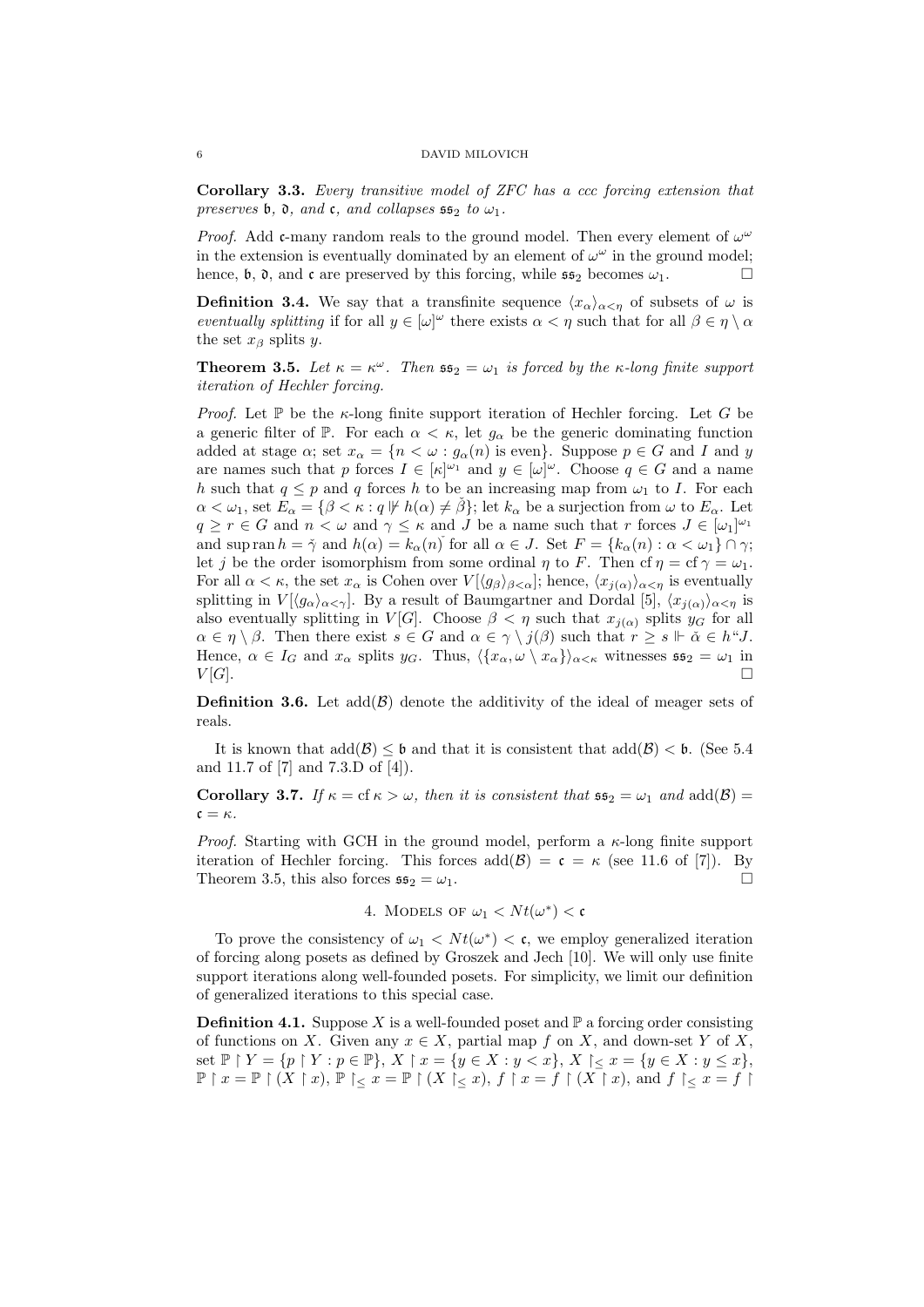$(X \mid < x)$ . Then  $\mathbb P$  is a *finite support iteration along* X if there exists a sequence  $\langle \mathbb{Q}_x \rangle_{x \in X}$  satisfying the following conditions for all  $x \in X$  and all  $p, q \in \mathbb{P}$ .

- (1)  $\mathbb{P} \restriction x$  is a finite support iteration along  $X \restriction x$ .
	- (2)  $\mathbb{Q}_x$  is a  $(\mathbb{P} \restriction x)$ -name for a forcing order.
	- (3)  $\mathbb{P} \restriction < x = \{p \cup \{\langle x, q \rangle\} : \langle p, q \rangle \in (\mathbb{P} \restriction x) * \mathbb{Q}_x\}.$
- (4)  $\mathbb{1}_{\mathbb{P}}$   $\ulcorner x \Vdash \mathbb{1}_{\mathbb{P}}(x) = \mathbb{1}_{\mathbb{Q}_x}$ .
- (5) P is the set of functions r on X for which  $r \restriction < y \in \mathbb{P} \restriction < y$  for all  $y \in X$  and  $\mathbb{1}_{\mathbb{P}\vert z}\Vdash r(z)=\mathbb{1}_{\mathbb{Q}_z}$  for all but finitely many  $z\in X$ .
- (6)  $p \leq q$  if and only if  $p \restriction y \leq q \restriction y$  and  $p \restriction y \Vdash p(y) \leq q(y)$  for all  $y \in X$ .

Given a finite support iteration  $\mathbb P$  along X and  $x \in X$  and a filter G of  $\mathbb P$ , set  $G_x = \{p(x) : p \in G\}, G \upharpoonright x = \{p \upharpoonright x : p \in G\}, \text{ and } G \upharpoonright_{\leq} x = \{p \upharpoonright_{\leq} x : p \in G\}.$ Given any down-set Y of X, set  $G \restriction Y = \{p \restriction Y : p \in G\}.$ 

Remark. If  $\mathbb P$  is a finite support iteration along a well-founded poset X with down-set Y, then  $\mathbb{P} \restriction Y$  is an iteration along Y, and  $\mathbb{1}_{\mathbb{P} \restriction Y} = \mathbb{1}_{\mathbb{P}} \restriction Y$ .

**Definition 4.2.** Suppose  $\mathbb{P}$  is a finite support iteration along a well-founded poset X with down-sets Y and Z such that  $Y \subseteq Z$ . Then there is a complete embedding  $j_Y^Z$ :  $\mathbb{P} \restriction Y \to \mathbb{P} \restriction Z$  given by  $j_Y^Z(p) = p \cup (\mathbb{1}_{\mathbb{P}} \restriction Z \setminus Y)$  for all  $p \in \mathbb{P} \restriction Y$ . This embedding naturally induces an embedding of the class of  $(\mathbb{P} \restriction Y)$ -names, which in turn naturally induces an embedding of the class of atomic forumlae in the  $(\mathbb{P}\restriction Y)$  forcing language. Let  $j_Y^Z$  also denote these embeddings.

**Proposition 4.3.** Suppose  $\mathbb{P}, Y$ , and Z are as in the above definition, and  $\varphi$  is an atomic formula in the  $(\mathbb{P} \restriction Y)$ -forcing language. Then, for all  $p \in \mathbb{P} \restriction Z$ , we have  $p \Vdash j^Z_Y(\varphi)$  if and only if  $p \restriction Y \Vdash \varphi$ .

*Proof.* If  $p \restriction Y \Vdash \varphi$ , then  $p \leq j_Y^Z(p \restriction Y) \Vdash j_Y^Z(\varphi)$ . Conversely, suppose  $p \restriction Y \Vdash \varphi$ . Then we may choose  $q \leq p \restriction Y$  such that  $q \Vdash \neg \varphi$ . Hence,  $j_Y^Z(q) \Vdash \neg j_Y^Z(\varphi)$ . Set  $r = q \cup (p \upharpoonright Z \setminus Y)$ . Then  $j_Y^Z(q) \ge r \le p$ ; hence,  $p \not\Vdash j_Y^Z(\varphi)$ .

**Lemma 4.4.** Suppose  $\mathbb P$  is a finite support iteration along a well-founded poset X and x is a maximal element of X. Set  $Y = X \setminus \{x\}$ . Then there is a dense embedding  $\phi \colon \mathbb{P} \to (\mathbb{P} \restriction Y) * j_{X \mid x}^Y(\mathbb{Q}_x)$  given by  $\phi(p) = \langle p \restriction Y, j_{X \mid x}^Y(p(x)) \rangle$ . Hence, if G is a P-generic filter, then  $G_x$  is  $(\mathbb{Q}_x)_{G\vert x}$ -generic over  $V[G\restriction Y]$ .

*Proof.* First, let us show that  $\phi$  is an order embedding. Suppose  $r, s \in \mathbb{P}$ . Then  $r \leq s$  if and only if  $r \restriction Y \leq s \restriction Y$  and  $r \restriction x \Vdash r(x) \leq s(x)$ . Also,  $\phi(r) \leq \phi(s)$  if and only if  $r \upharpoonright Y \leq s \upharpoonright Y$  and  $r \upharpoonright Y \Vdash j_{X\upharpoonright x}^Y(r(x) \leq s(x))$ . By Proposition 4.3,  $r \restriction Y \Vdash j_{X\upharpoonright x}^Y(r(x) \leq s(x))$  if and only if  $r \restriction x \Vdash r(x) \leq s(x)$ ; hence,  $r \leq s$  if and only if  $\phi(r) \leq \phi(s)$ .

Finally, let us show that ran  $\phi$  is dense. Suppose  $\langle p, q \rangle \in (\mathbb{P} \restriction Y) * j_{X \upharpoonright x}^{Y}(\mathbb{Q}_{x})$ . Then there exist  $r \leq p$  and  $s \in \text{dom}(j_{X \upharpoonright x}^{Y}(\mathbb{Q}_{x}))$  such that  $r \Vdash s = q \in j_{X \upharpoonright x}^{Y}(\mathbb{Q}_{x})$ . Hence,  $\langle r, s \rangle \leq \langle p, q \rangle$ . Also, s is a  $(j_{X|x}^Y \cdot (\mathbb{P} \restriction x))$ -name; hence, there exists a  $(\mathbb{P} \restriction x)$ -name t such that  $j_{X|x}^Y(t) = s$ . Hence,  $r \Vdash j_{X|x}^Y(t \in \mathbb{Q}_x)$ ; hence,  $r \upharpoonright x \Vdash t \in \mathbb{Q}_x$ . Hence,  $r \cup \{\langle x, t \rangle\} \in \mathbb{P}$  and  $\phi(r \cup \{\langle x, t \rangle\}) = \langle r, s \rangle$ . Thus, ran  $\phi$  is dense.

Remark. Proposition 4.3 and Lemma 4.4 and their proofs remain valid for arbitrary iterations along posets as defined in [10].

**Lemma 4.5.** Let  $\mathbb P$  be a forcing order, A a subset of  $[\omega]^\omega$  with the SFIP,  $\mathbb Q$  the Booth forcing for A, x a  $\mathbb Q$ -name for a generic pseudointersection of A, and B a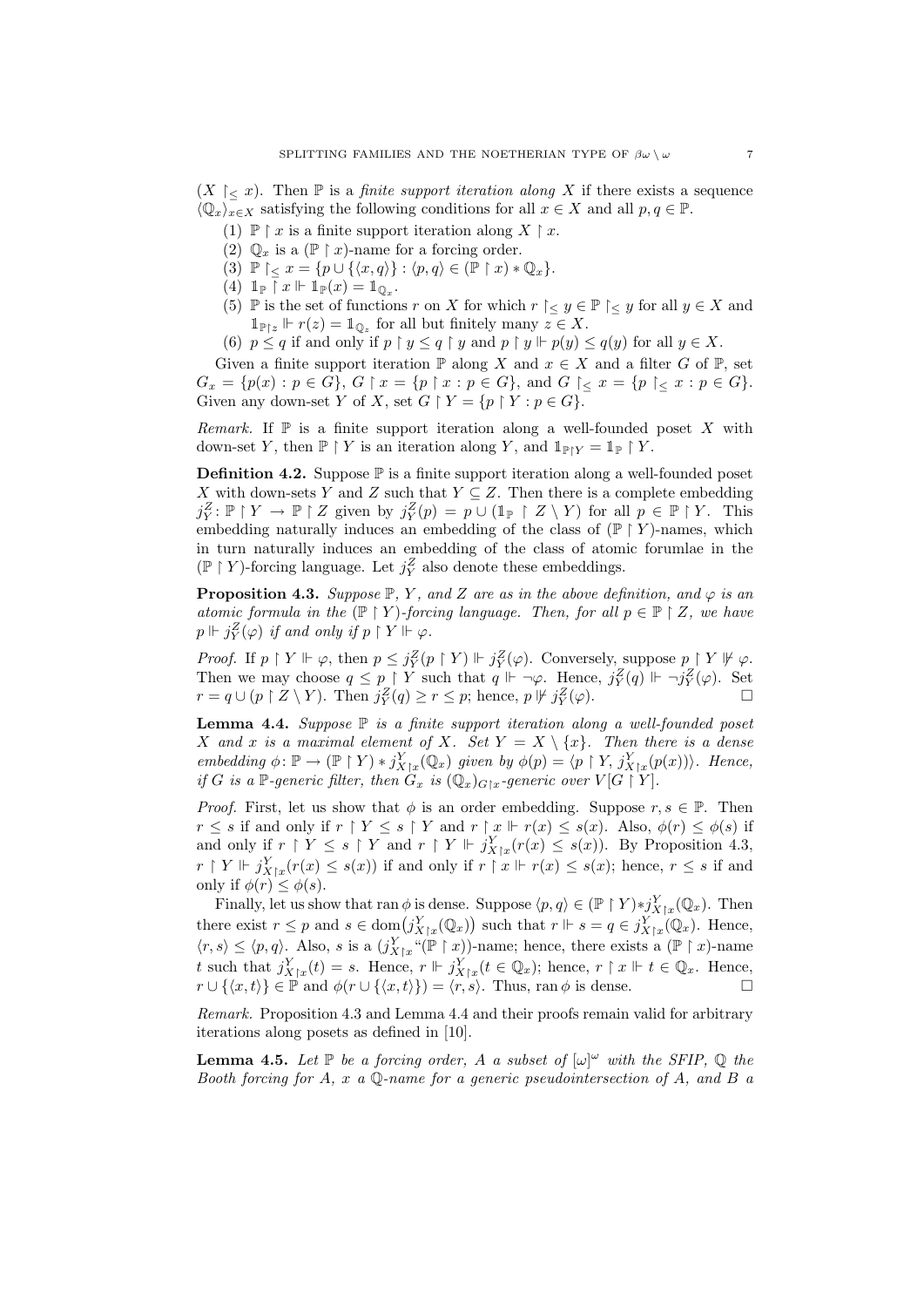P-name such that  $\mathbb{1}_{\mathbb{P}}$  forces  $\check{A} \subseteq B \subseteq [\omega]^{\omega}$  and forces B to have the SFIP. Let i and j be the canonical embeddings, respectivly, of  $\mathbb{P}\text{-names}$  and  $\mathbb{Q}\text{-names}$  into  $(\mathbb{P} * \check{\mathbb{Q}})$ -names. Then  $\mathbb{1}_{\mathbb{P} * \check{\mathbb{Q}}}$  forces  $i(B) \cup \{j(x)\}\$  to have the SFIP.

*Proof.* Seeking a contradiction, suppose  $r_0 = \langle p_0, \langle \sigma, F \rangle \rangle \in \mathbb{P} * \check{\mathbb{Q}}$  and  $n < \omega$  and  $p_0 \Vdash H \in [B]^{<\omega}$  and  $r_0 \Vdash j(x) \cap \bigcap i(H) \subseteq \check{n}$ . Then  $p_0$  forces  $\check{F} \cup H \subseteq B$ , which is forced to have the SFIP; hence, there exist  $p_1 \leq p_0$  and  $m \in \omega \setminus n$  such that  $p_1 \Vdash \check{m} \in \bigcap (\check{F} \cup H)$ . Set  $r_1 = \langle p_1, \langle \sigma \cup \{m\}, F \rangle \rangle$ . Then  $r_0 \ge r_1 \Vdash \check{m} \in j(x) \cap \bigcap i(H)$ , contradicting how we chose  $r_0$ .

**Lemma 4.6.** Suppose  $\mathbb P$  and  $\mathbb Q$  are forcing orders such that  $\mathbb P$  is ccc and  $\mathbb Q$  has property (K). Then  $\mathbb{1}_{\mathbb{P}}$  forces  $\check{\mathbb{Q}}$  to have property (K).

*Proof.* Suppose the lemma fails. Then there exist  $p \in \mathbb{P}$  and f such that  $p \Vdash$  $f \in \check{\mathbb{Q}}^{\omega_1}$  and  $p \Vdash \forall J \in [\omega_1]^{\omega_1} \exists \alpha, \beta \in J \ f(\alpha) \perp f(\beta)$ . For each  $\alpha < \omega_1$ , choose  $p_{\alpha} \leq p$  and  $q_{\alpha} \in \mathbb{Q}$  such that  $p_{\alpha} \Vdash f(\alpha) = \check{q}_{\alpha}$ . Then there exists  $I \in [\omega_1]^{\omega_1}$ such that  $q_{\alpha} \not\perp q_{\beta}$  for all  $\alpha, \beta \in I$ . Let J be the P-name  $\{\langle \check{\alpha}, p_{\alpha} \rangle : \alpha \in I\}$ . Then  $p \Vdash \forall \alpha, \beta \in J$   $f(\alpha) = \check{q}_{\alpha} \not\perp \check{q}_{\beta} = f(\beta)$ . Hence,  $p \Vdash |J| \leq \omega$ . Since  $\mathbb P$  is ccc, there exists  $\alpha \in I$  such that  $p \Vdash J \subseteq \check{\alpha}$ . But this contradicts  $p \geq p_{\alpha} \Vdash \check{\alpha} \in J$ .

**Lemma 4.7.** Suppose  $\mathbb P$  is a finite support iteration along a well-founded poset X and  $\mathbb{1}_{\mathbb{P}} \restriction x$  forces  $\mathbb{Q}_x$  to have property  $(K)$  for all  $x \in X$ . Then  $\mathbb{P}$  has property  $(K)$ .

*Proof.* We may assume the lemma holds whenever  $X$  is replaced by a poset of lesser height. Let  $I \in [\mathbb{P}]^{\omega_1}$ . We may assume  $\{\text{supp}(p) : p \in I\}$  is a  $\Delta$ -system; let  $\sigma$  be its root. Set  $Y_0 = \bigcup_{x \in \sigma} X \upharpoonright x$ . Then  $\mathbb{P} \upharpoonright Y_0$  has property  $(K)$ . Let  $n = |\sigma \setminus Y_0|$  and  $\langle x_i \rangle_{i \le n}$  biject from n to  $\sigma \backslash Y_0$ . Set  $Y_{i+1} = Y_i \cup \{x_i\}$  for all  $i \le n$ . Suppose  $i \le n$  and  $\mathbb{P} \restriction Y_i$  has property (K). By Lemma 4.6,  $1_{\mathbb{P} \restriction Y_i}$  forces  $j_{X \restriction x_i}^{Y_i}(\mathbb{Q}_{x_i})$  to have property (K). Hence,  $\mathbb{P} \restriction Y_{i+1}$  has property (K), for it densely embeds into  $\mathbb{P} \restriction Y_i * j_{X \restriction x_i}^{Y_i}(\mathbb{Q}_{x_i})$ by Lemma 4.4. By induction,  $\mathbb{P} \restriction Y_n$  has property (K); hence, there exists  $J \in [I]^{\omega_1}$ such that  $p \restriction Y_n \not\perp q \restriction Y_n$  for all  $p, q \in J$ . Fix  $p, q \in J$  and choose r such that  $r \leq p \restriction Y_n$  and  $r \leq q \restriction Y_n$ . Set  $s = r \cup (p \restriction \text{supp}(p) \setminus Y_n) \cup (q \restriction \text{supp}(q) \setminus Y_n)$  and  $t = s \cup (\mathbb{1}_{\mathbb{P}} \restriction X \setminus \text{dom } s)$ . Then  $t \leq p, q$ .

**Lemma 4.8.** Suppose of  $\kappa = \kappa \leq \lambda = \lambda^{<\kappa}$ . Then there exists a  $\kappa$ -like,  $\kappa$ -directed, well-founded poset  $\Xi$  with cofinality and cardinality  $\lambda$ .

*Proof.* Let  $\{x_\alpha : \alpha < \lambda\}$  biject from  $\lambda$  to  $[\lambda]^{<\kappa}$ . Construct  $\langle y_\alpha \rangle_{\alpha < \lambda} \in ([\lambda]^{<\kappa})^{\lambda}$  as follows. Given  $\alpha < \lambda$  and  $\langle y_{\beta} \rangle_{\beta < \alpha}$ , choose  $\xi_{\alpha} \in \lambda \setminus \bigcup_{\beta < \alpha} y_{\beta}$  and set  $y_{\alpha} = x_{\alpha} \cup \{\xi_{\alpha}\}.$ Let  $\Xi$  be  $\{y_\alpha : \alpha < \lambda\}$  ordered by inclusion. Then  $\Xi$  is cofinal with  $[\lambda]^{<\kappa}$ ; hence,  $\Xi$  is κ-directed and has cofinality λ. Also,  $\Xi$  is well-founded because  $\langle y_\alpha \rangle_{\alpha < \lambda}$  is nondecreasing. Finally,  $\Xi$  is  $\kappa$ -like because for all  $I \in [\lambda]^{\kappa}$  we have  $|\bigcup_{\alpha \in I} y_{\alpha}| \geq$  $|\{\xi_{\alpha} : \alpha \in I\}| = \kappa$ ; whence,  $\{y_{\alpha} : \alpha \in I\}$  has no upper bound in  $[\lambda]^{<\kappa}$  $\overline{\phantom{a}}$ .

**Definition 4.9.** A point q in a space X is a  $P_{\kappa}$ -point if every intersection of fewer than  $\kappa$ -many neighborhoods of q contains a neighborhood of q.

**Definition 4.10.** For all  $x, y \subseteq \omega$ , define  $x \subseteq^* y$  as  $|x \setminus y| < \omega$ . Let p denote the minimum value of |A| where A ranges over the subsets of  $[\omega]^\omega$  that have SFIP yet have no pseudointersection.

*Remark.* It easily seen that  $\omega_1 \leq \mathfrak{p} \leq \mathfrak{h}$ .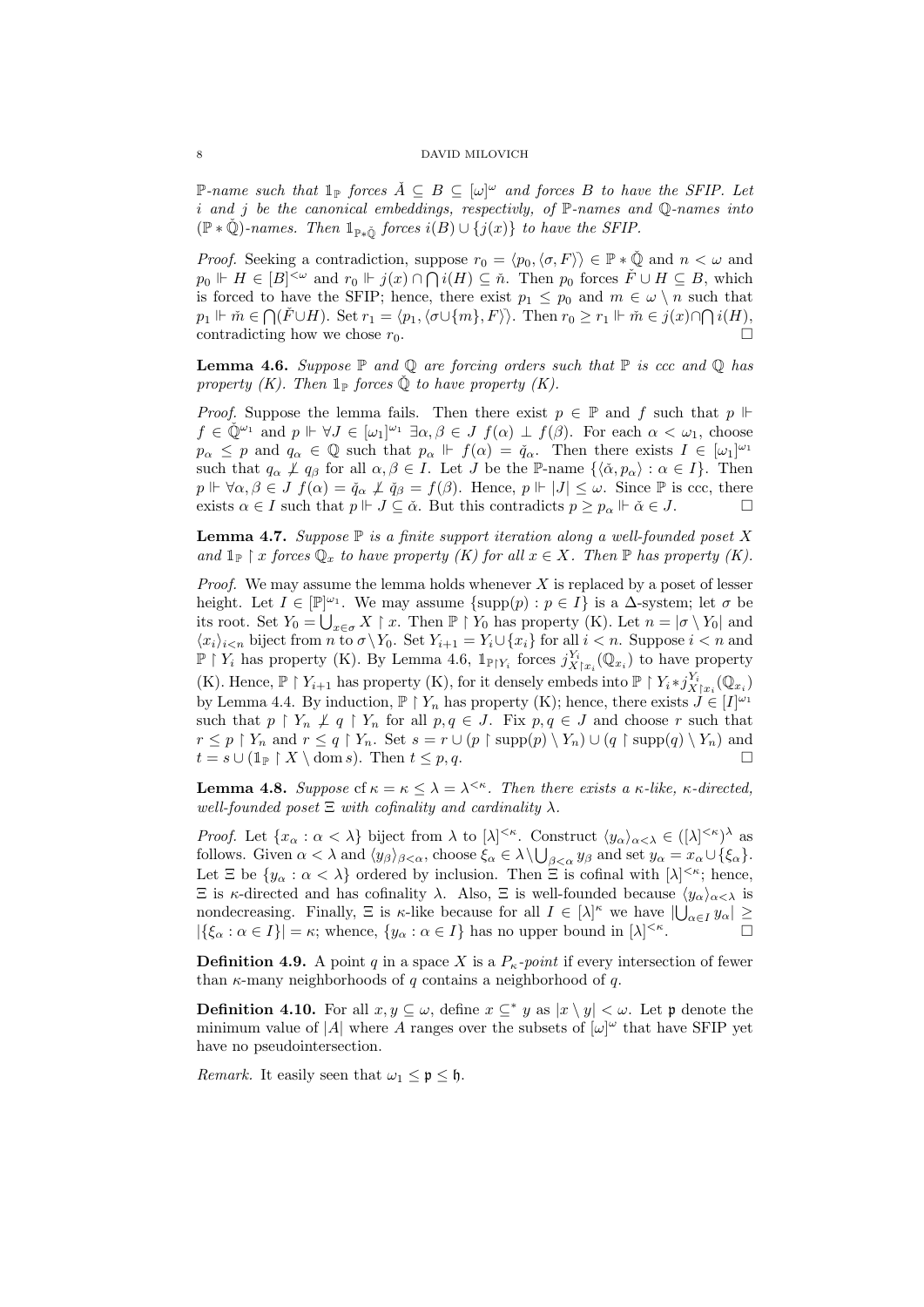**Theorem 4.11.** Suppose  $\omega_1 \leq \text{cf } \kappa = \kappa \leq \lambda = \lambda^{<\kappa}$ . Then there is a property (K) forcing extension in which

$$
\mathfrak{p} = \pi N t(\omega^*) = N t(\omega^*) = \mathfrak{ss}_2 = \mathfrak{b} = \kappa \leq \lambda = \mathfrak{c}.
$$

Moreover, in this extension  $\omega^*$  has  $P_{\kappa}$ -points; whence,  $\max_{q \in \omega^*} \chi Nt(q, \omega^*) = \kappa$ .

*Proof.* Let  $\Xi$  be as in Lemma 4.8. Let  $\langle \sigma_{\alpha} \rangle_{\alpha < \lambda}$  biject from  $\lambda$  to  $\Xi$ . Let  $\langle \langle \zeta_{\alpha}, \eta_{\alpha} \rangle \rangle_{\alpha < \lambda}$ biject from  $\lambda$  to  $\lambda^2$ . Given  $\alpha < \lambda$  and  $\langle \tau_{\zeta_\beta,\eta_\beta} \rangle_{\beta < \alpha} \in \Xi^\alpha$ , choose  $\tau_{\zeta_\alpha,\eta_\alpha} \in \Xi$  such that  $\sigma_{\zeta_{\alpha}} < \tau_{\zeta_{\alpha},\eta_{\alpha}} \nleq \tau_{\zeta_{\beta},\eta_{\beta}}$  for all  $\beta < \alpha$ . We may so choose  $\tau_{\zeta_{\alpha},\eta_{\alpha}}$  because  $\Xi$  is directed and has cofinality  $\lambda$ .

Let us construct a finite support iteration  $\mathbb P$  along  $\Xi$ . Since  $\Xi$  is well-founded, we may define  $\mathbb{Q}_{\sigma}$  in terms of  $\mathbb{P} \restriction \sigma$  for each  $\sigma \in \Xi$ . Suppose  $\sigma \in \Xi$  and, for all  $\tau < \sigma$ , we have  $|\mathbb{P}| < \tau < \kappa$  and  $\mathbb{1}_{\mathbb{P}\upharpoonright\tau}$  forces  $\mathbb{Q}_{\tau}$  to have property (K). Then  $\mathbb{P} \restriction \sigma$  has property (K) by Lemma 4.7, and hence is ccc. Moreover,  $|\mathbb{P} \restriction \sigma| < \kappa$ because  $\mathbb{P} \restriction \sigma$  is a finite support iteration along  $\Xi \restriction \sigma$  and  $|\Xi \restriction \sigma| < \kappa$ . Hence,  $\mathbb{1}_{\mathbb{P}\vert \sigma} \Vdash |\mathfrak{c}^{\langle \kappa \vert}\rangle \leq ((\kappa^{\omega})^{\langle \kappa \vert})^{\langle \kappa \vert}) \leq \lambda$ . Let  $\mathcal{E}_{\sigma}$  be a  $(\mathbb{P}\upharpoonright \sigma)$ -name for the set of all E in the  $(\mathbb{P} \restriction \sigma)$ -generic extension for which  $E \in [[\omega]^\omega]^{<\kappa}$  and E has the SFIP. Then we may choose a ( $\mathbb{P} \restriction \sigma$ )-name  $f_{\sigma}$  such that  $\mathbb{1}_{\mathbb{P} \restriction \sigma}$  forces  $f_{\sigma}$  to be a surjection from  $\lambda$  to  $\mathcal{E}_{\sigma}$ . We may assume we are given corresponding  $f_{\tau}$  for all  $\tau < \sigma$ . If there exist  $\alpha, \beta < \lambda$ such that  $\sigma = \tau_{\alpha,\beta}$ , then let  $\mathbb{Q}_{\sigma}$  be a  $(\mathbb{P} \restriction \sigma)$ -name for  $\mathbb{Q}'_{\sigma} \times \text{Fn}(\omega, 2)$  where  $\mathbb{Q}'_{\sigma}$ is a  $(\mathbb{P} \restriction \sigma)$ -name for the Booth forcing for  $f_{\sigma_\alpha}(\beta)$ . If there are no such  $\alpha$  and  $\beta$ , then let  $\mathbb{Q}_{\sigma}$  be a  $(\mathbb{P} \restriction \sigma)$ -name for a singleton poset. Then  $\mathbb{1}_{\mathbb{P} \restriction \sigma}$  forces  $\mathbb{Q}_{\sigma}$  to have property (K). Also, we may assume  $|\mathbb{Q}_{\sigma}| < \kappa$ . Hence,  $|\mathbb{P}| \leq \sigma < \kappa$ .

By induction,  $|\mathbb{P}| < \sigma < \kappa$  and  $\mathbb{1}_{\mathbb{P}\upharpoonright \sigma}$  forces  $\mathbb{Q}_{\sigma}$  to have property (K) for all  $\sigma \in \Xi$ . Hence, P has property (K) by Lemma 4.7, and hence is ccc. Also, since  $|\Xi| \leq \lambda$  and  $\mathbb P$  is a finite support iteration,  $|\mathbb P| \leq \lambda$ . Let G be a P-generic filter. Then  $\mathfrak{c}^{V[G]} \leq \lambda^{\omega} = \lambda$ . Moreover,  $\mathfrak{c}^{V[G]} \geq \lambda$  because  $\mathbb P$  adds  $\lambda$ -many Cohen reals.

By Theorem 2.16 and Lemma 2.6, it suffices to show that  $\mathfrak{b}^{V[G]} \leq \kappa \leq \mathfrak{p}^{V[G]}$ , that  $\mathfrak{ss}_2^{V[G]} \leq \kappa$ , and that some  $q \in (\omega^*)^{V[G]}$  is a  $P_\kappa$ -point. First, we prove  $\kappa \leq \mathfrak{p}^{V[G]}$ . Suppose  $E \in (([\omega]^\omega]^{<\kappa})^{V[G]}$  and E has the SFIP. Then there exists  $\alpha < \lambda$  such that  $E \in V[G \restriction \sigma_\alpha]$  because  $\Xi$  is  $\kappa$ -directed. Hence, there exists  $\beta < \lambda$  such that  $(f_{\sigma_\alpha})_{G \upharpoonright \sigma_\alpha}(\beta) = E$ . Hence, E has a pseudointersection in  $V[G] \leq \tau_{\alpha,\beta}$ . Thus,  $\kappa \leq \mathfrak{p}^{V[G]}.$ 

Second, let us show that  $\mathfrak{b}^{V[G]} \leq \kappa$ . For each  $\alpha < \kappa$ , let  $u_{\alpha}$  be the increasing enumeration of the Cohen real added by the  $Fn(\omega, 2)$  factor of  $\mathbb{Q}_{\tau_{0,\alpha}}$ . Then it suffices to show that  $\{u_\alpha : \alpha < \kappa\}$  is unbounded in  $(\omega^\omega)^{V[G]}$ . Suppose  $v \in (\omega^\omega)^{V[G]}$ . Then there exists  $\sigma \in \Xi$  such that  $v \in V[G \restriction \sigma]$ . Since  $\Xi$  is  $\kappa$ -like, there exists  $\alpha < \kappa$  such that  $\tau_{0,\alpha} \nleq \sigma$ . By Lemma 4.4,  $u_{\alpha}$  enumerates a real Cohen generic over  $V[G \restriction \sigma]$ ; hence,  $u_{\alpha}$  is not eventually dominated by v.

Third, let us prove  $\mathfrak{ss}_2^{V[G]} \leq \kappa$ . For each  $\alpha < \lambda$ , let  $x_\alpha$  be the Cohen real added by the Fn( $\omega$ , 2) factor of  $\mathbb{Q}_{\tau_{0,\alpha}}$ . Suppose  $I \in ([\lambda]^{\kappa})^{V[G]}$  and  $y \in ([\omega]^{\omega})^{V[G]}$ . Then there exists  $\sigma \in \Xi$  such that  $y \in V[G \restriction \sigma]$ . Since  $\Xi$  is  $\kappa$ -like, there exists  $\alpha \in I$  such that  $\tau_{0,\alpha} \nleq \sigma$ . By Lemma 4.4,  $x_{\alpha}$  is Cohen generic over  $V[G \restriction \sigma]$ , and therefore splits y. Thus,  $\langle \{x_\alpha, \omega \setminus x_\alpha\} \rangle_{\alpha < \lambda}$  witnesses  $\mathfrak{ss}_2^{V[G]} \leq \kappa$ .

Finally, let us construct a  $P_{\kappa}$ -point  $q \in (\omega^*)^{V[G]}$ . Let  $\sqsubseteq$  be an extension of the ordering of  $\Xi$  to a well-ordering of  $\Xi$ . For each  $\sigma \in \Xi$ , set  $Y_{\sigma} = {\tau \in \Xi : \tau \sqsubset \sigma}$ . Set  $\rho = \min_{\square} \Xi$  and choose  $U_{\rho} \in (\omega^*)^V$ . Suppose  $\tau \in \Xi$  and  $\sigma$  is a final predecessor of  $\tau$  with respect to  $\sqsubseteq$  and  $U_{\sigma} \in (\omega^*)^{V[G\restriction Y_{\sigma}]}$ . If there are no  $\alpha, \beta < \lambda$  such that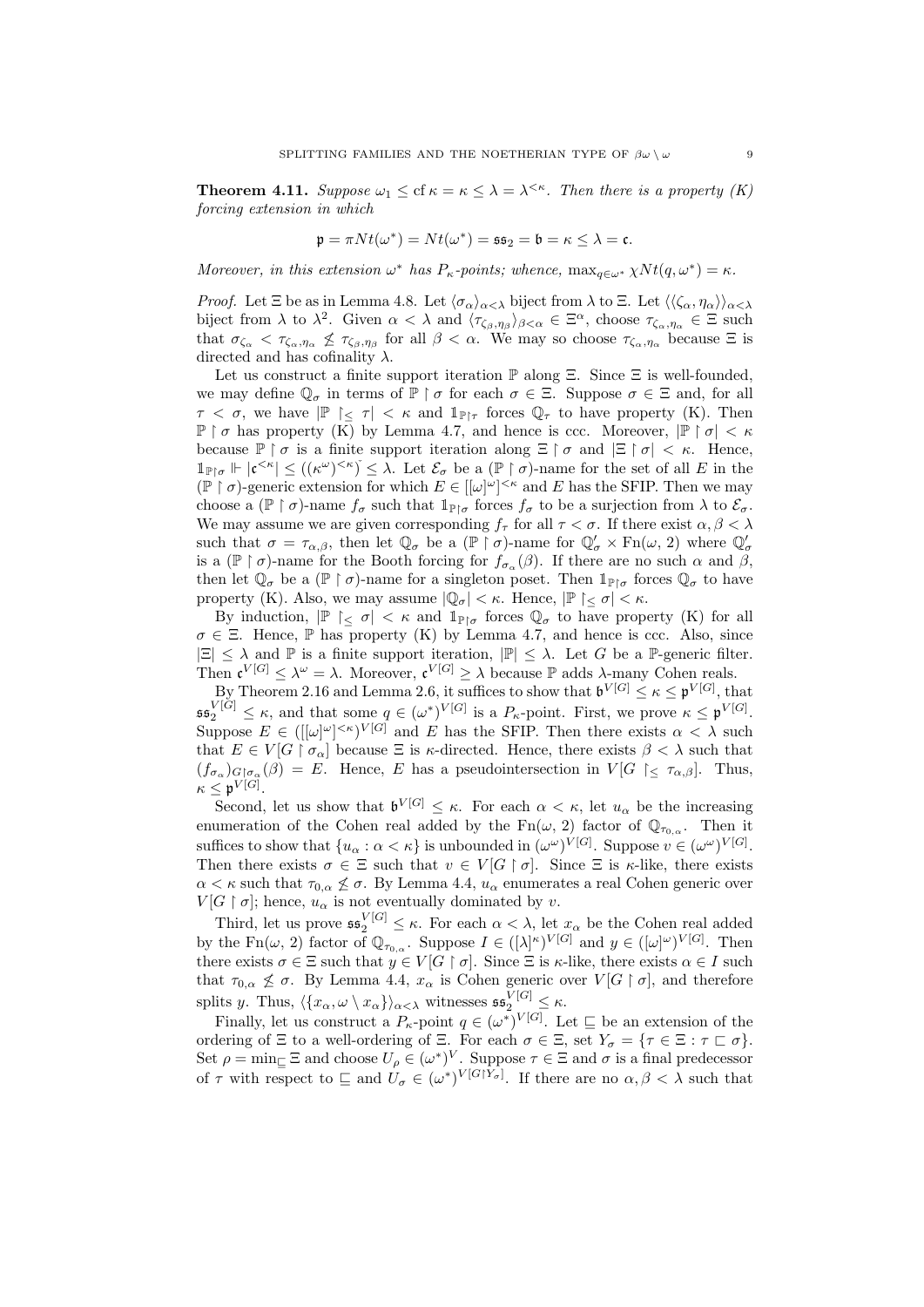$\sigma = \tau_{\alpha,\beta}$  and  $(f_{\sigma_\alpha})_{G \upharpoonright \sigma_\alpha}(\beta) \subseteq U_\sigma$ , then choose  $U_\tau \in (\omega^*)^{V[G \upharpoonright Y_\tau]}$  such that  $U_\tau \supseteq U_\sigma$ . Now suppose such  $\alpha$  and  $\beta$  exist. Let  $v_{\sigma}$  be the pseudointersection of  $(f_{\sigma_{\alpha}})_{G \upharpoonright \sigma_{\alpha}}(\beta)$ added by  $\mathbb{Q}'_{\sigma}$ .

By Lemmas 4.4 and 4.5,  $U_{\sigma} \cup \{v_{\sigma}\}\$  has the SFIP; hence, we may choose  $U_{\tau} \in$  $(\omega^*)^{V[G|Y_\tau]}$  such that  $U_\tau \supseteq U_\sigma \cup \{v_\sigma\}$ . For  $\tau \in \Xi$  that are limit points with respect to  $\subseteq$ , choose  $U_{\tau} \in (\omega^*)^{V[G|Y_{\tau}]}$  such that  $U_{\tau} \supseteq \bigcup_{\sigma \sqsubset \tau} U_{\sigma}$ ; set  $q = \bigcup_{\tau \in \Xi} U_{\tau}$ . Then, arguing as in the proof of  $\kappa \leq \mathfrak{p}^{V[G]}$ , we have that q is a  $P_{\kappa}$ -point in  $(\omega^*)^{V[G]}$ .  $\square$ 

The forcing extension of Theorem 4.11 can be modified to satisfy  $\mathfrak{b} = \mathfrak{s} <$  $Nt(\omega^*) < \mathfrak{c}.$ 

**Definition 4.12.** Given a class  $\mathcal J$  of posets and a cardinal  $\kappa$ , let  $MA(\kappa; \mathcal J)$  denote the statement that, given any  $\mathbb{P} \in \mathcal{J}$  and fewer than  $\kappa$ -many dense subsets of  $\mathbb{P}$ , there is a filter of  $\mathbb P$  intersecting each of these dense sets. We may replace  $\mathcal J$  with a descriptive term for  $\mathcal J$  when there is no ambiguity. For example,  $MA(c; ccc)$  is Martin's axiom.

**Theorem 4.13.** Suppose  $\omega_1 <$  cf  $\kappa = \kappa \leq \lambda = \lambda^{<\kappa}$ . Then there is a property (K) forcing extension in which

$$
\omega_1 = \pi N t(\omega^*) = \mathfrak{b} = \mathfrak{s} < N t(\omega^*) = \mathfrak{s} \mathfrak{s}_2 = \kappa \leq \lambda = \mathfrak{c}.
$$

*Proof.* Let P be as in the proof of Theorem 4.11. Set  $\mathbb{R} = \mathbb{P} \times \text{Fn}(\omega_1, 2)$ , which has property (K) because  $\mathbb P$  does. Let K be a generic filter of  $\mathbb R$ . Let  $\pi_0$  and  $\pi_1$  be the natural coordinate projections on  $\mathbb{R}$ ; let  $\pi_0$  and  $\pi_1$  also denote their respective natural extensions to the class of R-names. Set  $G = \pi_0$ "K and  $H = \pi_1$ "K. Then  $\mathfrak{c}^{V[K]} = \lambda$  clearly holds. Adding  $\omega_1$ -many Cohen reals to any model of ZFC forces  $\mathfrak{b} = \mathfrak{s} = \omega_1$ , and  $\pi N t(\omega^*) = \mathfrak{h} \leq \mathfrak{b}$ , so  $\pi N t(\omega^*)^{V[K]} = \mathfrak{b}^{V[K]} = \mathfrak{s}^{V[K]} = \omega_1$ .

For each  $\alpha < \lambda$ , let  $x_{\alpha}$  be the Cohen real added by the Fn( $\omega$ , 2) factor of  $\mathbb{Q}_{\tau_{0,\alpha}}$ . Suppose  $I \in ([\lambda]^{\kappa})^{V[K]}$  and  $y \in ([\omega]^{\omega})^{V[K]}$ . Then there exists  $\sigma \in \Xi$  such that  $y \in V[(G \restriction \sigma) \times H]$ . Since  $\Xi$  is  $\kappa$ -like, there exists  $\alpha \in I$  such that  $\tau_{0,\alpha} \nleq \sigma$ . By Lemma 4.4,  $x_{\alpha}$  is Cohen generic over  $V[G \restriction \sigma]$ ; hence,  $x_{\alpha}$  is Cohen generic over  $V[(G \restriction \sigma) \times H]$  and therefore splits y. Thus,  $\langle \{x_\alpha, \omega \setminus x_\alpha\} \rangle_{\alpha < \lambda}$  witnesses  $\mathfrak{ss}_2^{V[K]} \leq \kappa$ .

Therefore, it suffices to show that  $Nt(\omega^*)^{V[K]} \geq \kappa$ . Suppose  $\mu < \kappa$  and A is an R-name for a base of  $\omega^*$ . Choose an R-name q for an element of  $\omega^*$  with character λ. Let f be a name for an injection from  $\lambda$  into A such that  $q \in \bigcap \text{ran } f$ . Let g be a name for an element of  $([\omega]^\omega)^\lambda$  such that  $q \in g(\alpha)^* \subseteq f(\alpha)$  for all  $\alpha < \lambda$ . For each  $\alpha < \lambda$ , let  $u_{\alpha}$  be a name for  $g(\alpha)$  such that  $u_{\alpha} = {\{\tilde{n}\}\times A_{\alpha,n} : n < \omega\}$  where each  $A_{\alpha,n}$  is a countable antichain of R. Since  $\max{\{\omega_1,\mu\}} < \lambda$ , there exist  $\xi < \omega_1$ and  $J \in [\lambda]^{\mu}$  such that ran  $\pi_1(u_{\alpha}) \subseteq \text{Fn}(\xi, 2)$  for all  $\alpha \in J$ . It suffices to show that  $\{(u_{\alpha})_K : \alpha \in J\}$  has a pseudointersection in  $V[K]$ .

For each  $\alpha \in J$ , set  $v_{\alpha} = \{\langle \n\check{n}, r \rangle : \langle \check{n}, \langle p, r \rangle \rangle \in u_{\alpha} \text{ and } p \in G\}.$  Set  $H_0 =$  $H \cap \mathrm{Fn}(\xi, 2)$ . By Bell's Theorem [6],  $MA(\mathfrak{p}; \sigma\text{-centered})$  is a theorem of ZFC. Hence,  $V[G]$  satisfies  $MA(\kappa; \sigma\text{-centered})$ . By an argument of Baumgartner and Tall communicated by Roitman [18], adding a single Cohen real preserves  $MA(\kappa; \sigma\text{-centered})$ . Since Booth forcing for  $\{(v_\alpha)_{H_0} : \alpha \in J\}$  is  $\sigma$ -centered,  $\{(v_\alpha)_{H_0} : \alpha \in J\}$ , which is equal to  $\{(u_{\alpha})_K : \alpha \in J\}$ , has a pseudointersection in  $V[G \times H_0]$ .

#### 5. LOCAL NOETHERIAN TYPE AND  $\pi$ -TYPE

**Definition 5.1.** For every infinite cardinal  $\kappa$ , let  $u(\kappa)$  denote the space of uniform ultrafilters on  $\kappa$ .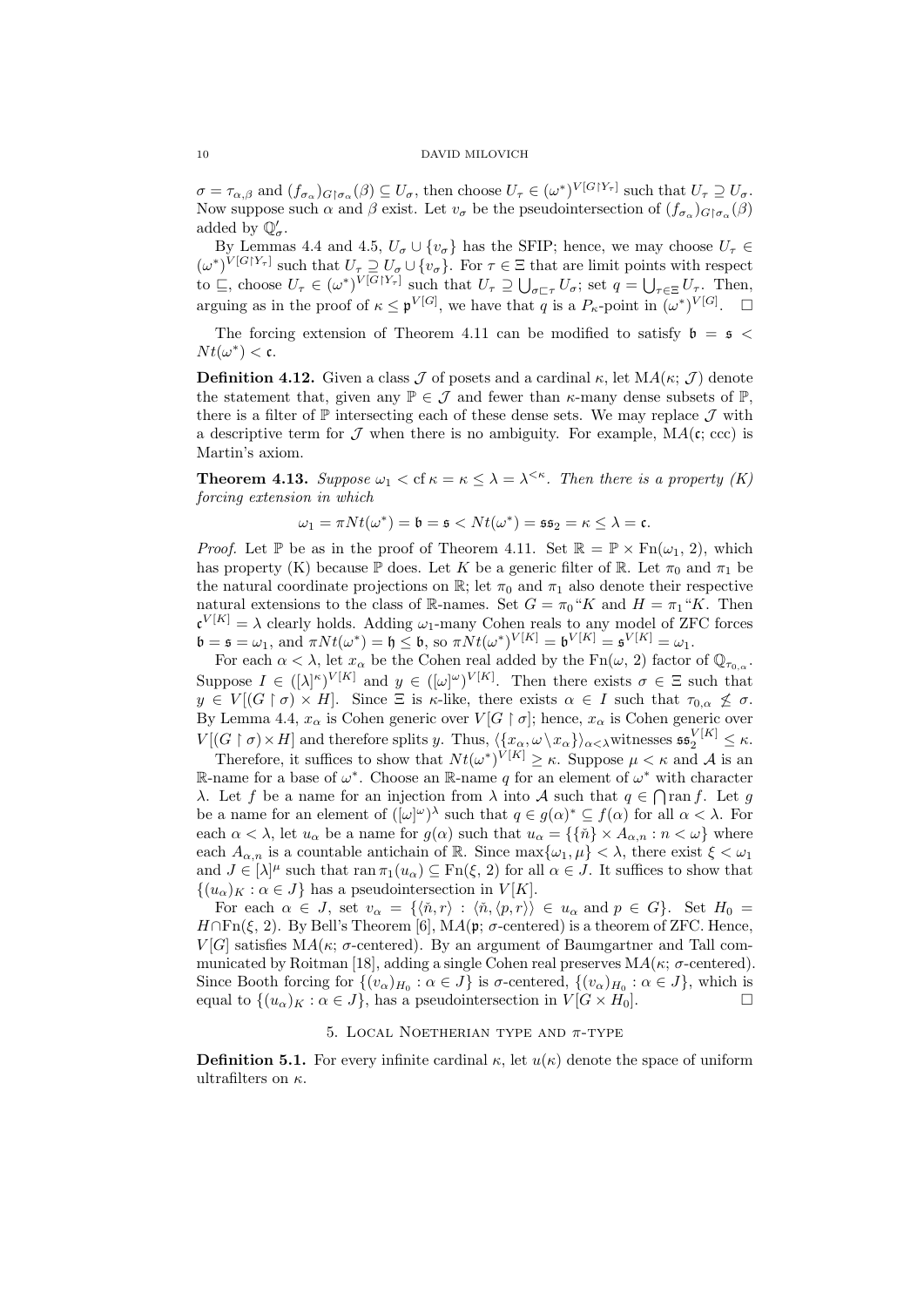Dow and Zhou [8] proved that there is a point in  $\omega^*$  that (along with satisfying some additional properties) has an  $\omega^{\rm op}$ -like local base. We present a simpler construction of an  $\omega^{\text{op}}$ -like local base which also naturally generalizes to every  $u(\kappa)$ . This construction is essentially due to Isbell [11], who was interested in actual intersections as opposed to pseudointersections.

**Definition 5.2.** Given cardinals  $\lambda \geq \kappa \geq \omega$  and a point p in a space X, a local  $\langle \lambda, \kappa \rangle$ -splitter is a set U of  $\lambda$ -many open neighborhoods of p such that p is not in the interior of  $\bigcap \mathcal{V}$  for any  $\mathcal{V} \in [\mathcal{U}]^{\kappa}$ .

**Lemma 5.3.** Every poset P is almost  $|P|^{op}$ -like.

*Proof.* Let  $\kappa = |P|$  and let  $\langle p_{\alpha} \rangle_{\alpha \leq \kappa}$  biject from  $\kappa$  to P. Define a partial map  $f: \kappa \to P$  as follows. Suppose  $\alpha < \kappa$  and we have a partial map  $f_{\alpha}: \alpha \to P$ . If ran  $f_{\alpha}$  is dense in P, then set  $f_{\alpha+1} = f_{\alpha}$ . Otherwise, set  $\beta = \min\{\delta < \kappa : p_{\delta} \geq \delta\}$ q for all  $q \in \text{ran } f_\alpha$  and set  $f_{\alpha+1} = f_\alpha \cup \{\langle \alpha, p_\beta \rangle\}$ . For limit ordinals  $\gamma \leq \kappa$ , set  $f_{\gamma} = \bigcup_{\alpha < \gamma} f_{\alpha}$ . Set  $f = f_{\kappa}$ . Then f is nonincreasing; hence, ran f is  $\kappa^{\rm op}$ -like. Moreover, ran  $f$  is dense in  $P$ .

**Lemma 5.4.** Suppose  $X$  is a space with a point  $p$  at which there is no finite local base. Then  $\chi N t(p, X)$  is the least  $\kappa > \omega$  for which there is a local  $\langle \chi(p, X), \kappa \rangle$ -splitter at p. Moreover, if  $\lambda > \chi(p, X)$ , then p does not have a local  $\langle \lambda, \kappa \rangle$ -splitter at p for any  $\kappa < \lambda$  or  $\kappa \leq cf \lambda$ .

*Proof.* By Lemma 5.3,  $\chi(p, X) \geq \chi N t(p, X)$ ; hence, a  $\chi N t(p, X)$ <sup>op</sup>-like local base at p (which necessarily has size  $\chi(p, X)$ ) is a local  $\langle \chi(p, X), \chi N t(p, X)\rangle$ -splitter at p. To show the converse, let  $\lambda = \chi(p, X)$  and let  $\langle U_{\alpha} \rangle_{\alpha < \lambda}$  be a sequence of open neighborhoods of p. Let  ${V_\alpha : \alpha < \lambda}$  be a local base at p. For each  $\alpha < \lambda$ , choose  $W_{\alpha} \in \{V_{\beta} : \beta < \lambda\}$  such that  $W_{\alpha} \subseteq U_{\alpha} \cap V_{\alpha}$ . Then  $\{W_{\alpha} : \alpha < \lambda\}$  is a local base at p. Let  $\kappa < \chi N t(p, X)$ . Then there exist  $\alpha < \lambda$  and  $I \in [\lambda]^{\kappa}$  such that  $W_{\alpha} \subseteq \bigcap_{\beta \in I} W_{\beta}$ . Hence, p is in the interior of  $\bigcap_{\beta \in I} U_{\beta}$ . Hence,  $\{U_{\alpha} : \alpha < \lambda\}$  is not a local  $\langle \lambda, \kappa \rangle$ -splitter at p.

To prove the second half of the lemma, suppose  $\lambda > \chi(p, X)$  and A is a set of λ-many open neighborhoods of p. Let B be a local base at p of size  $\chi(p, X)$ . Then, for all  $\kappa < \lambda$  and  $\kappa \leq cf \lambda$ , there exist  $U \in \mathcal{B}$  and  $\mathcal{C} \in [\mathcal{A}]^{\kappa}$  such that  $U \subseteq \bigcap \mathcal{C}$ . Hence,  $\mathcal A$  is not a local  $\langle \lambda, \kappa \rangle$ -splitter at p.

**Theorem 5.5.** For each  $\kappa \geq \omega$ , there exists  $p \in u(\kappa)$  such that  $\chi Nt(p, u(\kappa)) = \omega$ and  $\chi(p, u(\kappa)) = 2^{\kappa}$ .

Proof. Let A be an independent family of subsets of  $\kappa$  of size  $2^{\kappa}$ . Set  $B =$  $\bigcup_{F \in [A]^{\omega}} \{x \subseteq \kappa : \forall y \in F \mid x \setminus y \leq \kappa\}.$  Since A is independent, we may extend A to an ultrafilter p on  $\kappa$  such that  $p \cap B = \emptyset$ . For each  $x \subseteq \kappa$ , set  $x^* = \{q \in u(\kappa) : x \in q\}$ . Then  $\{x^*: x \in A\}$  is a local  $\langle 2^{\kappa}, \omega \rangle$ -splitter at p. Since  $\chi(p, u(\kappa)) \leq 2^{\kappa}$ , it follows from Lemma 5.4 that  $\chi N t(p, u(\kappa)) = \omega$  and  $\chi(p, u(\kappa)) = 2^{\kappa}$ . .

Definition 5.6. Let a denote the minimum of the cardinalities of infinite, maximal almost disjoint subfamilies of  $[\omega]^\omega$ . Let i denote the minimum of the cardinalities of infinite, maximal independent subfamilies of  $[\omega]^\omega$ .

It is known that  $\mathfrak{b} \leq \mathfrak{a}$  and  $\mathfrak{r} \leq \mathfrak{i} \geq \mathfrak{d} \geq \mathfrak{s}$ . (See 8.4, 8.12, 8.13 and 3.3 of [7].) Because of Kunen's result that  $\mathfrak{a} = \aleph_1$  in the Cohen model (see VIII.2.3 of [14]), it is consistent that  $a < r$ . Also, Shelah [20] has constructed a model of  $r \le u < a$ .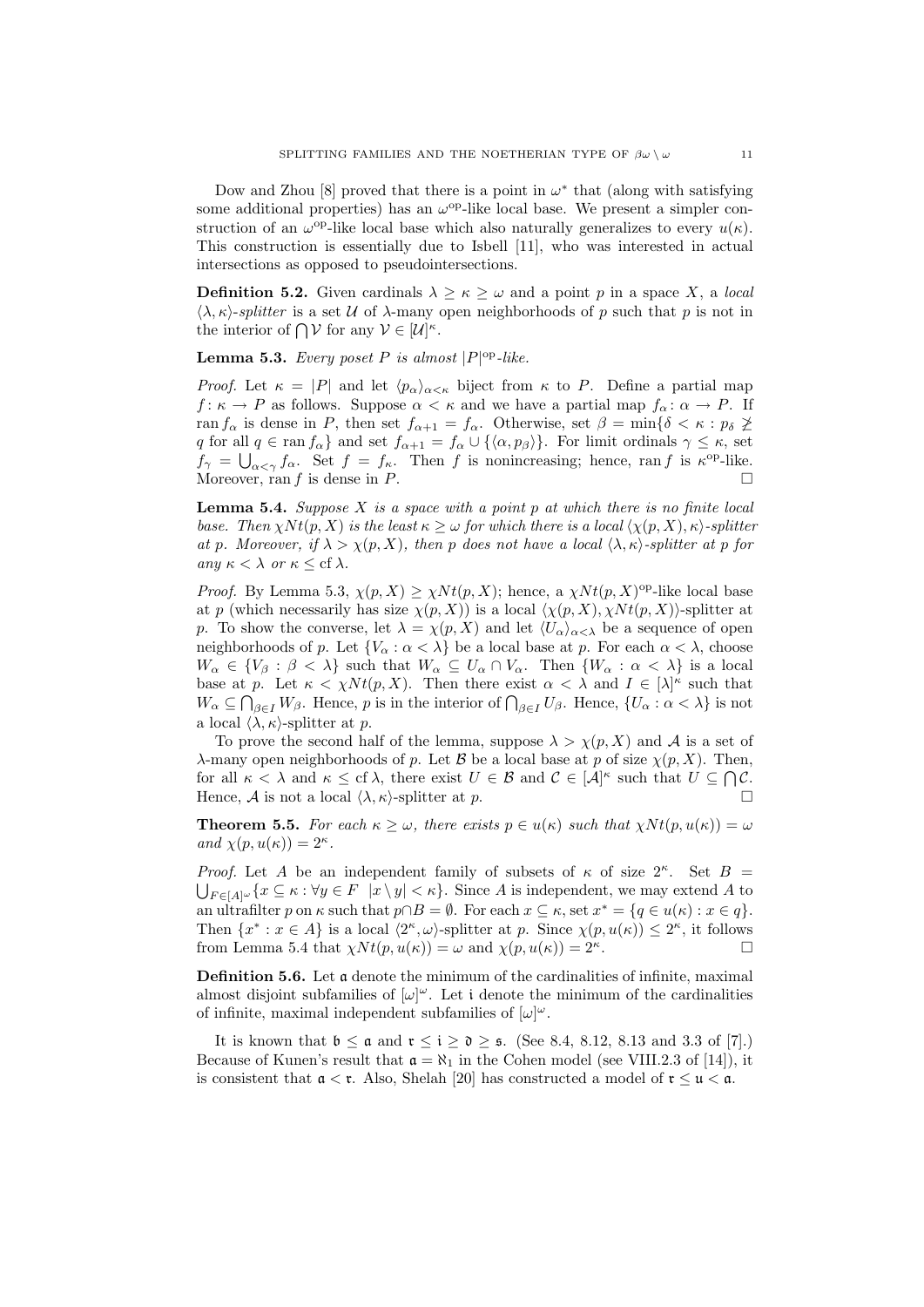In ZFC, the best upper bound of  $\chi N t(\omega^*)$  of which we know is c by Lemma 5.3. We will next prove Theorem 5.10, which implies that, except for  $\mathfrak c$  and possibly cf c, all of the cardinal characteristics of the continuum with definitions included in Blass [7] can consistently be simultaneously strictly less than  $\chi N t(\omega^*)$ .

**Lemma 5.7.** Suppose  $\kappa$ ,  $\lambda$ , and  $\mu$  are regular cardinals and  $\kappa \leq \lambda > \mu$ . Then  $(\kappa \times \lambda)$ <sup>op</sup> is not almost  $\mu$ <sup>op</sup>-like.

*Proof.* Let I be a cofinal subset of  $\kappa \times \lambda$ . Then it suffices to show that I is not u-like. If  $\kappa = \lambda$ , then I is not u-like because it is  $\lambda$ -directed. Suppose  $\kappa < \lambda$ . Then there exists  $\alpha < \kappa$  such that  $|I \cap (\{\alpha\} \times \lambda)| = \lambda$ ; hence, I has an increasing  $\lambda$ -sequence; hence, I is not  $\mu$ -like.

**Lemma 5.8.** Given any infinite independent subfamily I of  $[\omega]^\omega$ , there exists  $J \subseteq$  $[\omega]^\omega$  such that if x is a generic pseudointersection of J then  $I \cup \{x\}$  is independent, but  $I \cup \{x, y\}$  is not independent for any  $y \in [\omega]^\omega \cap V \setminus I$ .

Proof. See Exercise A12 on page 289 of Kunen [14].

$$
\Box
$$

**Definition 5.9.** We say a  $P_k$ -point in a space is *simple* if it has a local base of order type  $\kappa^{\rm op}$ .

**Theorem 5.10.** Suppose  $\omega_1 \leq cf \kappa = \kappa \leq cf \lambda = \lambda = \lambda^{<\kappa}$ . Then there is a property (K) forcing extension satisfying  $\mathfrak{p} = \mathfrak{a} = \mathfrak{i} = \mathfrak{u} = \kappa \leq \lambda = \chi N t(\omega^*) = \mathfrak{c}$ .

*Proof.* We will construct a finite support iteration  $\langle \mathbb{P}_{\alpha} \rangle_{\alpha \leq \lambda \kappa}$  where  $\lambda \kappa$  denotes the ordinal product of  $\lambda$  and  $\kappa$ . It suffices to ensure that the iteration is at every stage property (K) and of size at most  $\lambda$ , and that  $V^{\mathbb{P}_{\lambda\kappa}}$  satisfies  $\max\{\mathfrak{a},\mathfrak{i},\mathfrak{u}\}\leq\kappa\leq\mathfrak{p}$ and  $\lambda \leq \chi N t(\omega^*)$ . Our strategy is to interleave an iteration of length  $\lambda \kappa$  and three iterations of length  $\kappa$ . At every stage below  $\lambda \kappa$ , add another piece of what will be an ultrafilter base that, ordered by  $\supseteq^*$ , will be isomorphic to a cofinal subset of  $\kappa \times \lambda$ . Also, at every stage we will add a pseudointersection, such that the final model satisfies  $\mathfrak{p} > \kappa$ . After each limit stage of cofinality  $\lambda$ , add an element to each of three objects that, when completed, will be a maximal almost disjoint family of size  $\kappa$ , a maximal independent family of size  $\kappa$ , and a base of a simple  $P_{\kappa}$ -point in ω ∗ .

Let  $\varphi: \lambda^2 \to \lambda$  be a bijection such that  $\varphi(\alpha, \beta) \geq \alpha$  for all  $\alpha, \beta < \lambda$ . For each  $\langle \alpha, \beta \rangle \in \kappa \times \lambda$ , set  $E_{\alpha, \beta} = {\langle \gamma, \delta \rangle \in \kappa \times \lambda : \lambda \gamma + \delta < \lambda \alpha + \beta }$ . Suppose  $\langle \alpha, \beta \rangle \in \kappa \times \lambda$  and we have constructed  $\langle \mathbb{P}_{\gamma} \rangle_{\gamma \leq \lambda \alpha + \beta}$  to have property (K) and size at most  $\lambda$  at all of its stages, and a sequence  $\langle x_{\gamma,\delta}\rangle_{\langle\gamma,\delta\rangle\in E_{\alpha,\beta}}$  of  $\mathbb{P}_{\lambda\alpha+\beta}$ -names each forced to be in  $[\omega]^\omega$ . Set  $B = \{x_{\gamma,\delta} : \langle \gamma, \delta \rangle \in E_{\alpha,\beta}\}$ . Let  $\langle S_\gamma \rangle_{\gamma \leq \kappa}$  be a partition of  $\lambda$  into  $\kappa$ -many stationary sets such that  $S_0$  contains all successor ordinals. Suppose we have constructed a sequence  $\langle \rho_{\gamma,\delta} \rangle_{\langle \gamma,\delta \rangle \in E_{\alpha,\beta}} \in \lambda^{E_{\alpha,\beta}}$  such that we always have  $\rho_{\gamma,\delta} \in S_{\gamma}$  and  $\rho_{\gamma,\delta_0} < \rho_{\gamma,\delta_1}$  whenever  $\delta_0 < \delta_1$ . Set  $D_{\alpha,\beta} = {\langle \gamma, \rho_{\gamma,\delta} \rangle : \langle \gamma, \delta \rangle \in E_{\alpha,\beta}}$ . Further suppose that  $\{\langle\langle \gamma, \rho_{\gamma,\delta}\rangle, x_{\gamma,\delta}\rangle : \langle \gamma,\delta\rangle \in E_{\alpha,\beta}\}\$ is forced to be an order embedding of  $D_{\alpha,\beta}$  into  $\langle [\omega]^\omega, \supseteq^* \rangle$  and that its range B is forced to have the SFIP. Also suppose that we have the following if  $\alpha > 0$ .

(5.1) 
$$
\Vdash_{\lambda\alpha+\beta} \forall \sigma \in [B]^{<\omega} \exists \delta < \lambda \bigcap \sigma \not\subseteq^* x_{0,\delta}
$$

For each  $\varepsilon < \lambda$ , set  $A_{\varepsilon} = \{x_{\gamma,\delta} : \langle \gamma, \delta \rangle \in E_{\alpha,\beta} \text{ and } \langle \gamma, \rho_{\gamma,\delta} \rangle < \langle \alpha, \varepsilon \rangle \}.$ 

Let  $y_\beta$  be a  $\mathbb{P}_{\lambda\alpha+\beta}$ -name for a surjection from  $\lambda$  to  $[\omega]^\omega$ . We may assume that corresponding  $y_\gamma$  have already been constructed for all  $\gamma < \beta$ . Let  $\varphi(\zeta, \eta) = \beta$ .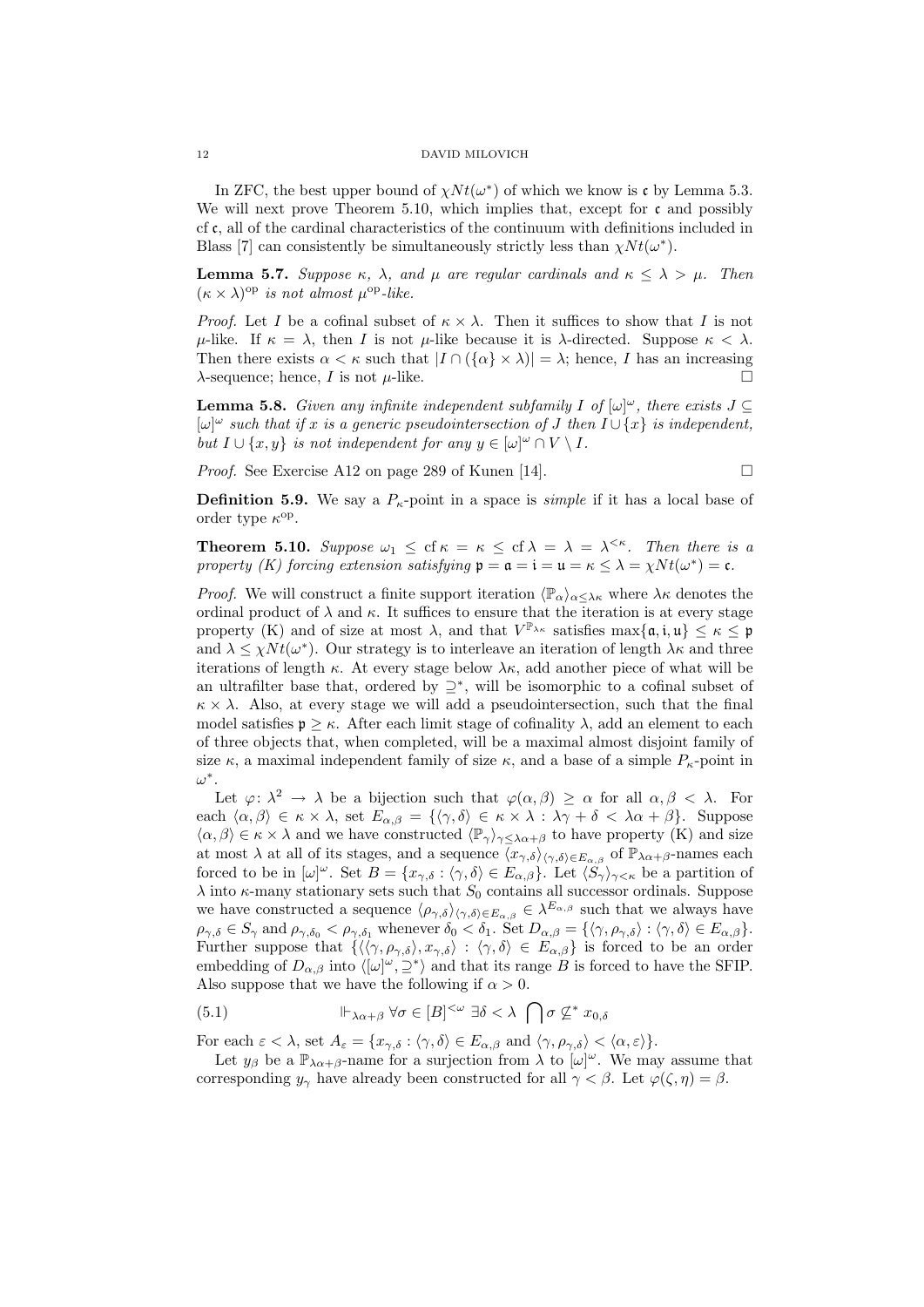**Claim.** If  $\alpha > 0$ , then we may choose  $z \in \{y_{\zeta}(\eta), \omega \setminus y_{\zeta}(\eta)\}\)$  such that

$$
\Vdash_{\lambda\alpha+\beta}\forall\sigma\in[B]^{<\omega}\;\exists\delta<\lambda\;z\cap\bigcap\sigma\not\subseteq^*x_{0,\delta}.
$$

*Proof.* Suppose not. Let  $\{z_0, z_1\} = \{y_{\zeta}(\eta), \omega \setminus y_{\zeta}(\eta)\}\.$  Then, working in a generic extension by  $\mathbb{P}_{\lambda\alpha+\beta}$ , there exist  $\sigma_0, \sigma_1 \in [B]^{<\omega}$  and such that  $z_i \cap \bigcap \sigma_i \subseteq^* x_{0,\delta}$  for all  $i < 2$  and  $\delta < \lambda$ . Hence,  $\bigcap \bigcup_{i < 2} \sigma_i \subseteq^* x_{0,\delta}$  for all  $\delta < \lambda$ , in contradiction with  $(5.1).$ 

If  $\alpha > 0$ , then choose z as in the above claim; otherwise, choose z arbitrarily. If  $\alpha = 0$ , then set  $\rho_{\alpha,\beta} = \beta + 1$ . Otherwise, we may choose  $\rho_{\alpha,\beta} \in S_\alpha$  such that  $\rho_{\alpha,\beta} > \rho_{\alpha,\gamma}$  for all  $\gamma < \beta$  and

$$
\Vdash_{\lambda\alpha+\beta}\forall\sigma\in[A_{\rho_{\alpha,\beta}}]^{<\omega}\;\exists\delta<\rho_{\alpha,\beta}\;z\cap\bigcap\sigma\not\subseteq^*x_{0,\delta}.
$$

Set  $D_{\alpha,\beta+1} = D_{\alpha,\beta} \cup \{\langle \alpha,\rho_{\alpha,\beta} \rangle\}$ . Let A' be a  $\mathbb{P}_{\lambda \alpha+\beta}$ -name forced to satisfy  $A' =$  $A_{\rho_{\alpha,\beta}} \cup \{z\}$  if z splits B and  $A' = A_{\rho_{\alpha,\beta}}$  otherwise. Let  $\mathbb{Q}_0$  be a name for the Booth forcing for  $A' \cup \{\omega \setminus n : n < \omega\}$ ; let  $x_{\alpha,\beta}$  be a name for a generic pseudointersection of  $A' \cup \{\omega \setminus n : n < \omega\}$ . (The purpose of  $\{\omega \setminus n : n < \omega\}$  is to ensure that  $x_{\alpha,\beta}$  does not almost contain any element of  $[\omega]^\omega \cap V^{\mathbb{P}_{\lambda\alpha+\beta}}$ .

Let  $F_{\lambda\alpha+\beta}$  to be a  $\mathbb{P}_{\lambda\alpha+\beta}$ -name for a surjection from  $\lambda$  to the elements of  $[[\omega]^{\omega}]^{<\kappa}$ that have the SFIP. We may assume that corresponding  $F_{\gamma}$  have already been constructed for all  $\gamma < \lambda \alpha + \beta$ . Let  $\mathbb{Q}_1$  be a name for the Booth forcing for  $F_{\lambda\alpha+\zeta}(\eta)$ .

Further suppose we have constructed sequences  $\langle w_{\gamma} \rangle_{\gamma < \alpha}$  and  $\langle U_{\gamma} \rangle_{\gamma < \alpha}$  of  $\mathbb{P}_{\lambda \alpha}$ -names such that  $\Vdash_{\lambda\gamma} U_{\delta} \cup \{w_{\delta}\} \subseteq U_{\gamma} \in \omega^*$  for all  $\delta < \gamma < \alpha$ , and such that  $w_{\gamma}$  is forced to be a pseudointersection of  $U_{\gamma}$  for all  $\gamma < \alpha$ . If  $\beta \neq 0$ , then let  $\mathbb{Q}_2$  be a name for the trivial forcing. If  $\beta = 0$ , then choose  $U_{\alpha}$  such that  $\vdash_{\lambda\alpha}\bigcup_{\gamma<\alpha}U_{\gamma}\cup\{w_{\gamma}\}\subseteq U_{\alpha}\in\omega^*$ , let  $\mathbb{Q}_2$  be a name for the Booth forcing for  $U_\alpha$ , and let  $w_\alpha$  be a name for a generic pseudointersection of  $U_{\alpha}$ .

Further suppose we have constructed a sequence  $\langle a_{\gamma} \rangle_{\gamma < \alpha}$  of  $\mathbb{P}_{\lambda \alpha}$ -names whose range is forced to be an almost disjoint subfamily of  $[\omega]^\omega$ . If  $\beta \neq 0$ , then let  $\mathbb{Q}_3$ be a name for the trivial forcing. If  $\beta = 0$ , then let  $\mathbb{Q}_3$  be a name for the Booth forcing for  $\{\omega \setminus a_{\gamma} : \gamma < \alpha\}$ , and let  $a_{\alpha}$  be a name for a generic pseudointersection of  $\{\omega \setminus a_{\gamma} : \gamma < \alpha\}.$ 

Further suppose we have constructed a sequence  $\langle i_{\gamma} \rangle_{\gamma < \alpha}$  of  $\mathbb{P}_{\lambda \alpha}$ -names whose range is forced to be an independent subfamily of  $[\omega]^\omega$ . If  $\beta \neq 0$ , then let  $\mathbb{Q}_4$  be a name for the trivial forcing. If  $\beta = 0$ , then set  $I = \{i_{\gamma} : \gamma < \alpha\}$  and let J and x be as in Lemma 5.8; let  $\mathbb{Q}_4$  be a name for the Booth forcing for J; let  $i_{\alpha}$  be a name for  $x$ .

Set  $\mathbb{P}_{\lambda\alpha+\beta+1} = \mathbb{P}_{\lambda\alpha+\beta} * \prod_{n<5} \mathbb{Q}_n$ . We may assume  $\left|\prod_{n<5} \mathbb{Q}_n\right| \leq \lambda$ ; hence,  $\mathbb{P}_{\lambda\alpha+\beta+1}$  has property (K) and size at most  $\lambda$ . Also,  $B\cup \{x_{\alpha,\beta}\}\$ is forced to have the SFIP by  $\mathbb{Q}_0$ -genericity because for every  $b \in B$  we have that  $\{b\} \cup A'$  is forced to have the SFIP because  $\{b\} \cup A' \subseteq B \cup \{z\}$  if z splits B and  $\{b\} \cup A' \subseteq B$  otherwise. Let us also show that (5.1) holds if we replace  $\beta$  with  $\beta + 1$ . We may assume  $\alpha > 0$ . Let  $\sigma \in [B]^{<\omega}$ . Then there exists  $\delta < \lambda$  such that  $\Vdash_{\lambda\alpha+\beta} z \cap \bigcap (\sigma \cup \tau) \nsubseteq^* x_{0,\delta}$ for all  $\tau \in [A_{\rho_{\alpha,\beta}}]^{<\omega}$ ; hence,  $\{(\bigcap \sigma) \setminus x_{0,\delta}\} \cup A'$  is forced to have the SFIP; hence,  $\Vdash_{\lambda\alpha+\beta+1} x_{\alpha,\beta} \cap \bigcap \sigma \nsubseteq^* x_{0,\delta}$  by  $\mathbb{Q}_0$ -genericity. Thus, (5.1) holds as desired.

To complete our inductive construction of  $\langle \mathbb{P}_{\gamma} \rangle_{\gamma \leq \lambda \kappa}$ , it suffices to show that  $\{\langle\langle\gamma,\rho_{\gamma,\delta}\rangle,x_{\gamma,\delta}\rangle:\langle\gamma,\delta\rangle\in E_{\alpha,\beta+1}\}\$ is forced to be an order embedding of  $D_{\alpha,\beta+1}$ into  $\langle [\omega]^\omega, \Sigma^* \rangle$ . Suppose  $\langle \gamma, \delta \rangle \in E_{\alpha,\beta}$ . Then  $\langle \alpha, \rho_{\alpha,\beta} \rangle \nleq \langle \gamma, \rho_{\gamma,\delta} \rangle$  and  $\Vdash_{\lambda \alpha+\beta+1}$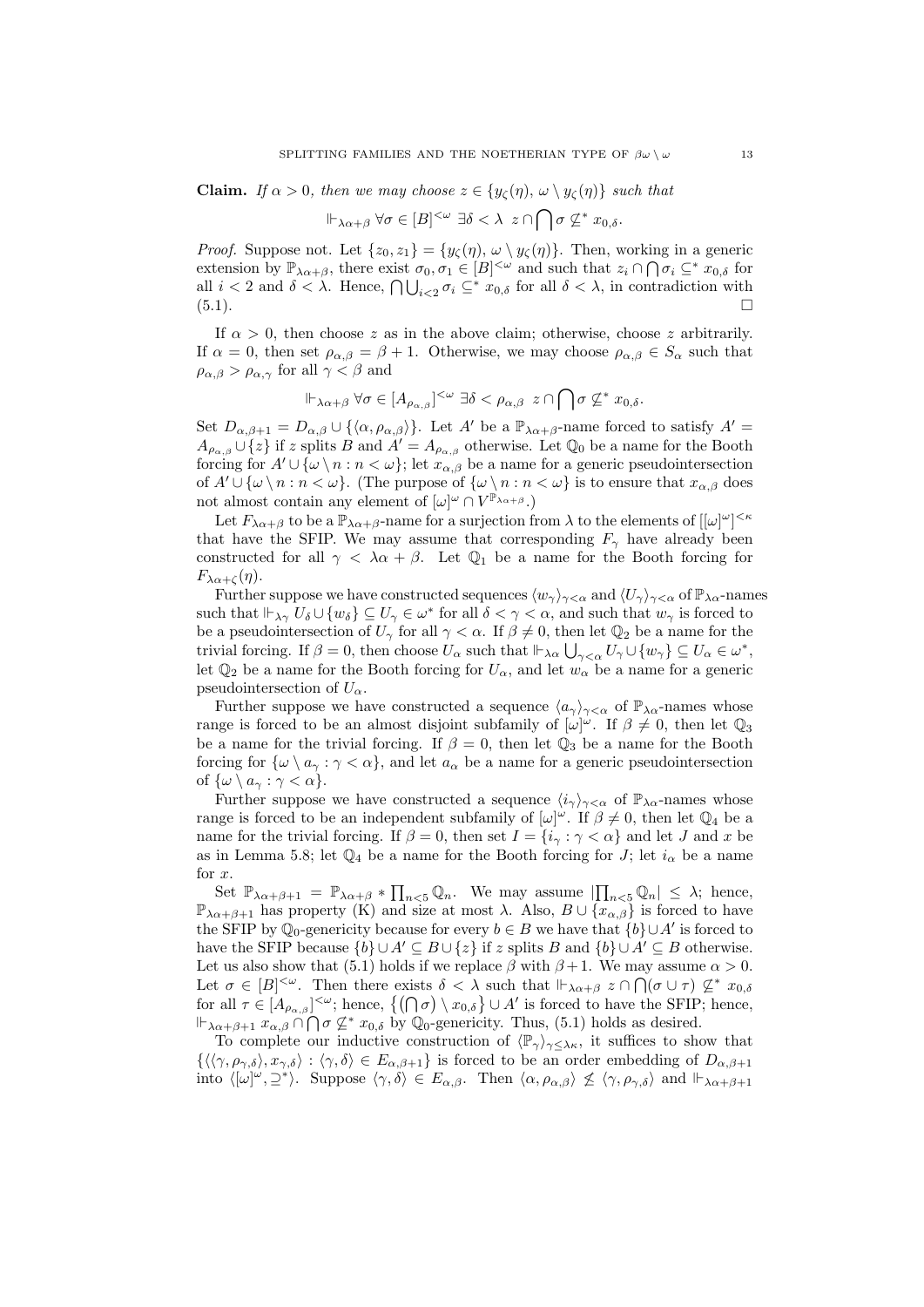$x_{\alpha,\beta} \not\supseteq^* x_{\gamma,\delta}$  by  $\mathbb{Q}_0$ -genericity. If  $\langle \gamma, \rho_{\gamma,\delta} \rangle < \langle \alpha, \rho_{\alpha,\beta} \rangle$ , then  $x_{\gamma,\delta} \in A'$ ; whence,  $\Vdash_{\lambda\alpha+\beta+1} x_{\gamma,\delta} \supseteq^* x_{\alpha,\beta}$ . Suppose  $\langle \gamma, \rho_{\gamma,\delta} \rangle \not\langle \langle \alpha, \rho_{\alpha,\beta} \rangle$ . Then  $\rho_{\alpha,\beta} < \rho_{\gamma,\delta}$ ; hence,  $\rho_{\gamma,\delta} \geq \rho_{\alpha,\beta}+1 = \rho_{0,\rho_{\alpha,\beta}}$ ; hence,  $x_{\gamma,\delta} \subseteq^* x_{0,\rho_{\alpha,\beta}}$ . By construction,  $A' \cup \{\omega \setminus x_{0,\rho_{\alpha,\beta}}\}$  is forced to have the SFIP; hence,  $\mathbb{I}_{\alpha\alpha+\beta+1}^{\gamma,\alpha} x_{\gamma,\delta} \subseteq^* x_{0,\rho_{\alpha,\beta}} \not\supseteq^* x_{\alpha,\beta}$  by  $\mathbb{Q}_0$ -genericity. Thus,  $\{\langle\langle \gamma, \rho_{\gamma,\delta}\rangle, x_{\gamma,\delta}\rangle : \langle \gamma,\delta\rangle \in E_{\alpha,\beta+1}\}\$ is forced to be an embedding as desired.

Let us show that  $V^{\mathbb{P}_{\lambda\kappa}}$  satisfies  $\lambda \leq \chi N t(\omega^*)$ . Let G be a generic filter of  $\mathbb{P}_{\lambda\kappa}$  and set  $\mathcal{B} = \{(x_{\alpha,\beta})^*_{\mathcal{G}} : \langle \alpha,\beta \rangle \in \kappa \times \lambda\}.$  Then  $\mathcal{B}$  is a local base at some  $p \in (\omega^*)^{V[G]}$  because every element of  $([\omega]^\omega)^{V[G]}$  is handled by an appropriate  $\mathbb{Q}_0$ . By Lemma 2.15,  $\mathcal{B}$  contains a  $\chi Nt(p,\omega^*)^{\text{op}}$ -like local base  $\{(x_{\alpha,\beta})_G^* : \langle \alpha, \beta \rangle \in I\}$  at p for some  $I \subseteq \kappa \times \lambda$ . Set  $J = {\langle \alpha, \rho_{\alpha, \beta} \rangle : \langle \alpha, \beta \rangle \in I}$ . Then J is cofinal in  $\kappa \times \lambda$ ; hence, by Lemma 5.7, *J* is not *ν*-like for any  $\nu < \lambda$ . Hence,  $\chi N t(\omega^*)^{V[G]} \geq \lambda$ .

Finally, let us show that  $V^{\mathbb{P}_{\lambda\kappa}}$  satisfies  $\max\{\mathfrak{a},\mathfrak{i},\mathfrak{u}\}\leq \kappa\leq \mathfrak{p}$ . Working in  $V[G]$ , notice that  $\mathfrak{u} \leq \kappa$  because  $\bigcup_{\alpha < \kappa} (U_\alpha)_{G} \in \omega^*$  and  $\{(w_\alpha)^*_{G} : \alpha < \kappa\}$  is a local base at  $\bigcup_{\alpha<\kappa}(U_{\alpha})_G$ . Moreover,  $\{(a_{\alpha})_G : \alpha < \kappa\}$  and  $\{(i_{\alpha})_G : \alpha < \kappa\}$  witness that  $\mathfrak{a} \leq \kappa$  and  $\mathfrak{i} \leq \kappa$ . For  $\mathfrak{p} \geq \kappa$ , note that very element of  $[[\omega]^{\omega}]^{\leq \kappa}$  with the SFIP is  $(F_{\lambda\alpha+\zeta}(\eta))_{\mathcal{G}}$  for some  $\alpha<\kappa$  and  $\zeta,\eta<\lambda$ . By  $\mathbb{Q}_1$ -genericity, a pseudointersection of  $(F_{\lambda\alpha+\zeta}(\eta))_G$  is added at stage  $\lambda\alpha+\varphi(\zeta,\eta)$ .

**Theorem 5.11.**  $\pi \chi N t(\omega^*) = \omega$ .

*Proof.* Fix  $p \in \omega^*$ . By a result of Balcar and Vojtáš [3], there exists  $\langle y_x \rangle_{x \in p}$  such that  $y_x \in [x]^\omega$  for all  $x \in p$  and  $\{y_x\}_{x \in p}$  is an almost disjoint family. Clearly,  ${y_x^*}_{x \in p}$  is a pairwise disjoint—and therefore ω<sup>op</sup>-like—local π-base at p. □

6. POWERS OF  $\omega^*$ 

**Definition 6.1.** A *box* is a subset E of a product space  $\prod_{i \in I} X_i$  such that there exist  $\sigma \in [I]^{<\omega}$  and  $\langle E_i \rangle_{i \in \sigma}$  such that  $E = \bigcap_{i \in \sigma} \pi_i^{-1} E_i$ . Let  $Nt_{\text{box}}(\prod_{i \in I} X_i)$  denote the least infinite  $\kappa$  such that  $\prod_{i\in I} X_i$  has a  $\kappa^{\text{op}}$ -like base of open boxes.

**Lemma 6.2** (Peregudov [16]). In any product space  $X = \prod_{i \in I} X_i$ , we have  $N t(X) \leq$  $N t_{\text{box}}(X) \leq \sup_{i \in I} N t(X_i).$ 

**Lemma 6.3** (Malykhin [15]). Let  $X = \prod_{i \in I} X_i$  where each  $X_i$  is a nonsingleton  $T_1$  space. If  $w(X) \leq |I|$ , then  $Nt(X) = Nt_{\text{box}}(X) = \omega$ .

Remark. In Lemma 6.3, the hypothesis that the factor spaces be nonsingleton and  $T_1$  can be weakened to merely require that each factor space is the union of two nontrivial open sets. Also, the conclusion of Lemma 6.3 may be amended with the statement that X has a  $\langle |I|, \omega \rangle$ -splitter: use  $\langle {\{\pi_i^{-1}U_i, \pi_i^{-1}V_i\}\rangle_{i \in I}}$  where each  $\{U_i, V_i\}$  is a nontrivial open cover of  $X_i$ .

**Theorem 6.4.** The sequence  $\langle Nt((\omega^*)^{\omega+\alpha})\rangle_{\alpha\in\text{On}}$  is nonincreasing. Moreover,  $Nt((\omega^*)^{\mathfrak{c}})=\omega.$ 

*Proof.* Note that if  $\omega \leq \alpha \leq \beta$ , then  $(\omega^*)^{\beta} \cong ((\omega^*)^{\alpha})^{\beta}$ . Then apply Lemmas 6.2 and 6.3.  $\Box$ 

**Lemma 6.5.** Let  $0 < n < \omega$  and X be a space. Then  $Nt_{\text{box}}(X^n) = Nt(X)$ .

*Proof.* Set  $\kappa = N t_{\text{box}}(X^n)$ . By Lemma 6.2,  $\kappa \leq N t(X)$ . Let us show that  $N t(X) \leq$ κ. Let A be a  $\kappa^{\rm op}$ -like base of  $X^n$  consisting only of boxes. Let B denote the set of all nonempty open  $V \subseteq X$  for which there exists  $\prod_{i \leq n} U_i \in A$  such that  $V = \bigcap_{i \leq n} U_i$ . Then B is a base of X because if  $p \in U$  and U is an open subset of X, then there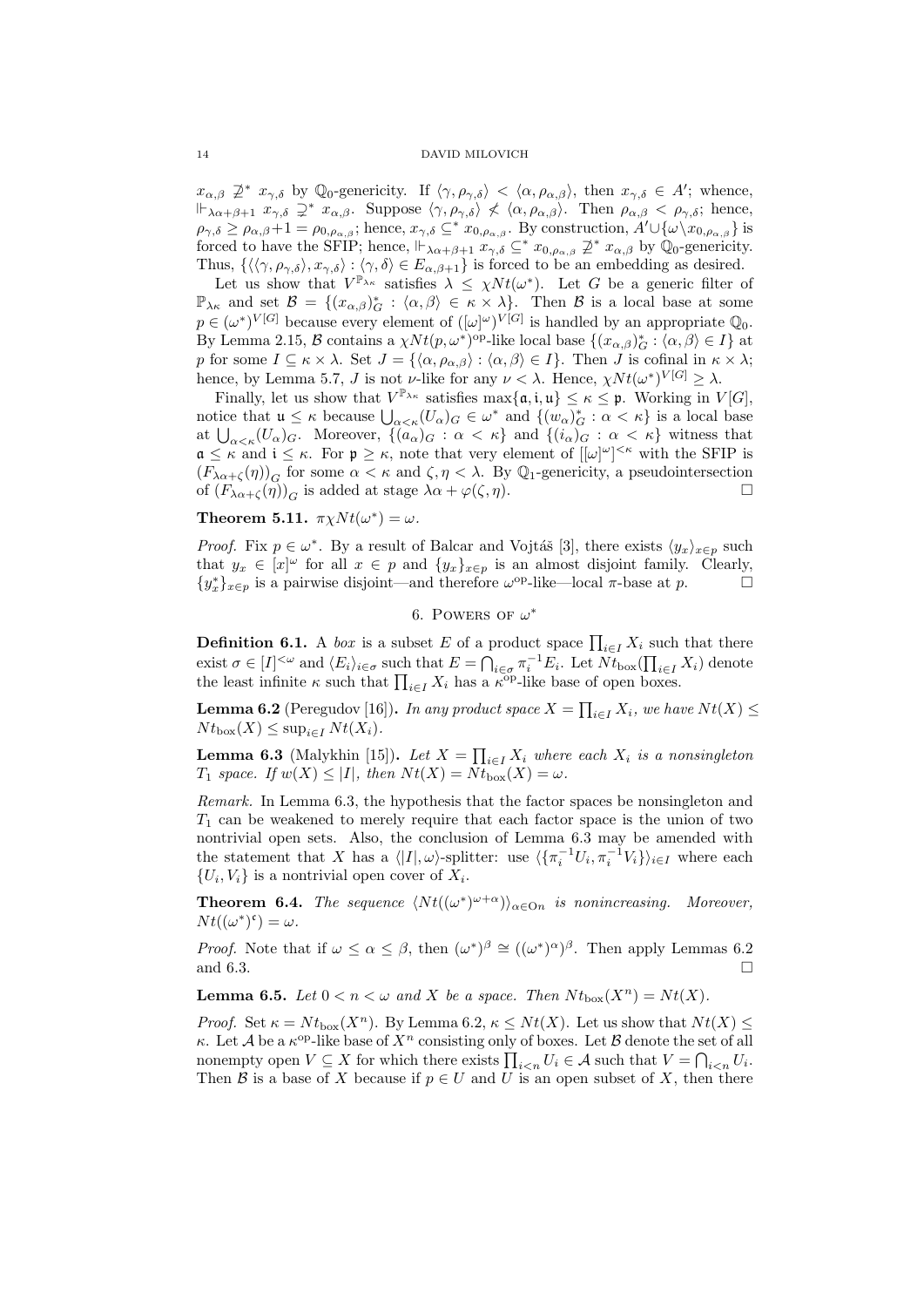exists  $\prod_{i\leq n}U_i\in \mathcal{A}$  such that  $\langle p\rangle_{i\leq n}\in \prod_{i\leq n}U_i\subseteq U^n$ ; whence,  $p\in \bigcap_{i\leq n}U_i\subseteq U$ and  $\bigcap_{i.$ 

It suffices to show that B is  $\kappa^{\text{op}}$ -like. Suppose not. Then there exist  $\prod_{i\leq n}U_i\in\mathcal{A}$ and  $\langle \prod_{i \leq n} V_{\alpha,i} \rangle_{\alpha \leq \kappa} \in \mathcal{A}^{\kappa}$  such that

$$
\emptyset \neq \bigcap_{i < n} U_i \subseteq \bigcap_{i < n} V_{\alpha,i} \neq \bigcap_{i < n} V_{\beta,i}
$$

for all  $\alpha < \beta < \kappa$ . Clearly,  $\prod_{i \leq n} V_{\alpha,i} \neq \prod_{i \leq n} V_{\beta,i}$  for all  $\alpha < \beta < \kappa$ . Choose  $U \in \mathcal{A}$ such that  $U \subseteq (\bigcap_{i \leq n} U_i)^n$ . Then  $U \subseteq \prod_{i \leq n} V_{\alpha,i}$  for all  $\alpha < \kappa$ , in contradiction with how we chose  $\mathcal{A}$ .

**Lemma 6.6.** If  $0 < n < \omega$  and X is a compact space such that  $\chi(p, X) = w(X)$ for all  $p \in X$ , then  $N t(X) = N t(X^n)$ .

*Proof.* By Lemma 6.5, it suffices to show that  $N t_{\text{box}}(X^n) \leq N t(X^n)$ . By Lemma 2.7, either  $X^n$  has a  $\langle w(X^n), N t(X^n) \rangle$ -splitter, or  $N t(X^n) = w(X^n)^+$ . Hence, by Lemma 2.6,  $N t_{\text{box}}(X^n) \leq N t(X^n)$ .

**Theorem 6.7.** If  $0 < n < \omega$ , then  $Nt(\omega^*) \geq Nt((\omega^*)^n) \geq \min\{Nt(\omega^*), \mathfrak{c}\}\)$ . Moreover, max $\{u, cf \mathfrak{c}\} = \mathfrak{c}$  implies  $Nt(\omega^*) = Nt((\omega^*)^n)$ .

*Proof.* Lemma 6.2 implies  $Nt(\omega^*) \geq Nt((\omega^*)^n)$ . To prove the rest of the theorem, first consider the case  $\tau < \mathfrak{c}$ . As in the proof of Theorem 2.3, construct a point  $p \in \omega^*$  such that  $\pi \chi(p, \omega^*) = \mathfrak{r}$  and  $\chi(p, \omega^*) = \mathfrak{c}$ . Then  $\pi \chi(\langle p \rangle_{i \leq n}, (\omega^*)^n) = \mathfrak{r}$ and  $\chi(\langle p \rangle_{i \leq n}, (\omega^*)^n) = \mathfrak{c}$ ; hence,  $N t((\omega^*)^n) \geq \mathfrak{c}$  by Theorem 2.1. Moreover, if cf  $\mathfrak{c} = \mathfrak{c}$ , then  $Nt((\omega^*)^n) = Nt(\omega^*) = \mathfrak{c}^+$ . If  $\mathfrak{u} = \mathfrak{c}$ , then  $Nt(\omega^*) = Nt((\omega^*)^n)$ by Lemma 6.6. Finally, in the case  $\mathfrak{r} = \mathfrak{c}$ , we have  $\mathfrak{u} = \mathfrak{c}$ , which again implies  $Nt(\omega^*)=Nt((\omega^*)$  $\Box$ 

**Corollary 6.8.** Suppose max $\{u, cf \in \mathfrak{c}\} = \mathfrak{c}$ . Then  $\langle Nt((\omega^*)^{1+\alpha})\rangle_{\alpha \in \mathcal{O}_n}$  is nonincreasing.

*Proof.* By Theorem 6.7 and Lemma 6.2,  $Nt((\omega^*)^n) = Nt(\omega^*) \geq Nt((\omega^*)^{\alpha})$  whenever  $0 < n < \omega \leq \alpha$ . The rest follows from Theorem 6.4.

**Theorem 6.9.** Suppose  $\mathfrak{u} = \mathfrak{c}$ . Then  $Nt((\omega^*)^{1+\alpha}) = Nt(\omega^*)$  for all  $\alpha < \text{cf } \mathfrak{c}$ .

*Proof.* Let  $\lambda$  be an arbitrary infinite cardinal less than  $Nt(\omega^*)$ . By Lemma 2.7, it suffices to show that  $(\omega^*)^{1+\alpha}$  does not have a  $\langle \mathfrak{c}, \lambda \rangle$ -splitter. Seeking a contradiction, suppose  $\langle \mathcal{F}_{\beta} \rangle_{\beta < \mathfrak{c}}$  is such a  $\langle \mathfrak{c}, \lambda \rangle$ -splitter. We may assume  $\bigcup_{\beta < \mathfrak{c}} \mathcal{F}_{\beta}$  consists only of open boxes because we can replace each  $\mathcal{F}_{\beta}$  with a suitable refinement. Since  $\alpha < \text{cf } \mathfrak{c}, \text{ there exist } \sigma \in [1+\alpha]^{<\omega} \text{ and } I \in [\mathfrak{c}]^{\mathfrak{c}} \text{ such that, for every } U \in \bigcup_{\beta \in I} \mathcal{F}_{\beta},$ there exists  $\varphi(U) \subseteq (\omega^*)^{\sigma}$  such that  $U = \pi_{\sigma}^{-1} \varphi(U)$ . Let j be a bijection from c to *I*. Then  $\langle \varphi^* \mathcal{F}_{j(\beta)} \rangle_{\beta < \mathfrak{c}}$  is a  $\langle \mathfrak{c}, \lambda \rangle$ -splitter of  $(\omega^*)^{\sigma}$ . Hence,  $N t((\omega^*)^{\sigma}) \leq \lambda < N t(\omega^*)$ by Lemma 2.6. But  $Nt((\omega^*)^{\sigma}) < Nt(\omega^*)$  contradicts Theorem 6.7.

**Lemma 6.10.** Suppose a space X has a  $\langle \text{cf } w(X), \text{cf } w(X) \rangle$ -splitter. Then  $N t(X) \leq$  $w(X)$ .

*Proof.* Set  $\kappa =$  cf  $w(X)$  and  $\lambda = w(X)$ . Let  $\langle \mathcal{F}_{\alpha} \rangle_{\alpha < \kappa}$  be a  $\langle \kappa, \kappa \rangle$ -splitter of X. Let  $h: \lambda \to \kappa$  satisfy  $|h^{-1}{\{\alpha\}}| < \lambda$  for all  $\alpha < \kappa$ . Then  $\langle \mathcal{F}_{h(\alpha)} \rangle_{\alpha < \lambda}$  is a  $\langle \lambda, \lambda \rangle$ -splitter because if  $I \in [\lambda]^{\lambda}$ , then  $h^{\mu}I \in [\kappa]^{\kappa}$ . By Lemma 2.6,  $Nt(X) \leq \lambda$ .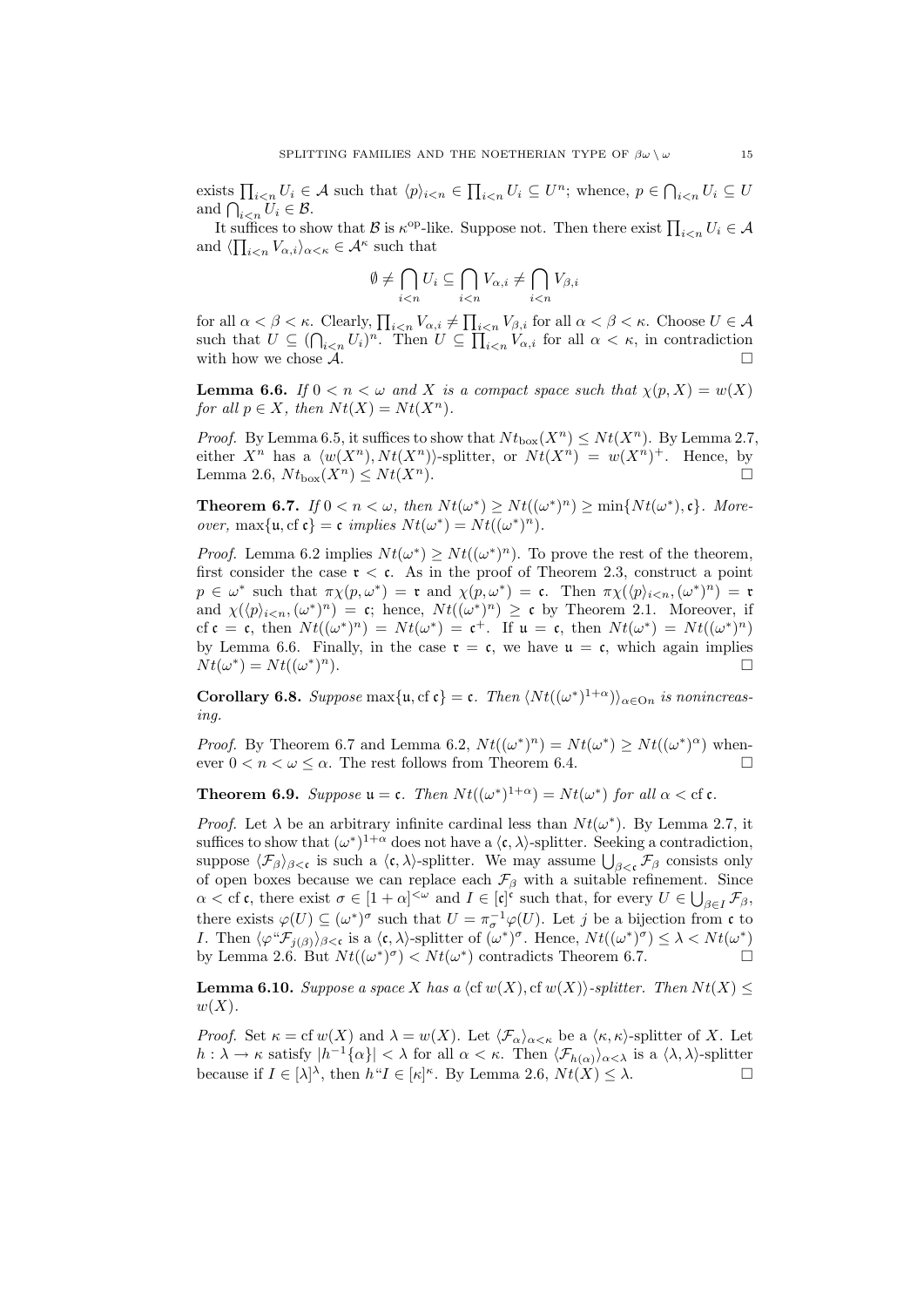Remark. The proof of the above lemma shows that for any infinite cardinal  $\kappa$ , a space with a  $\langle cf \kappa, cf \kappa \rangle$ -splitter also has a  $\langle \kappa, \kappa \rangle$ -splitter.

**Theorem 6.11.**  $Nt((\omega^*)^{\text{cf c}}) \leq \mathfrak{c}.$ 

*Proof.* The sequence  $\langle {\pi_{\alpha}^{-1}(\{2n : n < \omega\}^*), \pi_{\alpha}^{-1}(\{2n+1 : n < \omega\}^*)}\rangle_{\alpha < c}$  is a  $\langle cf \mathfrak{c}, \omega \rangle$ -splitter of  $(\omega^*)^{\dot{c}f}$ . Apply Lemma 6.10.

**Theorem 6.12.** For all cardinals  $\kappa$  satisfying  $\kappa > c f \kappa > \omega_1$ , it is consistent that  $\mathfrak{c} = \kappa$  and  $\mathfrak{r} <$  cf  $\mathfrak{c}$ . The last inequality implies  $Nt((\omega^*)^{1+\alpha}) = \mathfrak{c}^+$  for all  $\alpha <$  cf  $\mathfrak{c}$ and  $Nt((\omega^*)^{\beta}) = \mathfrak{c} = \kappa$  for all  $\beta \in \mathfrak{c} \setminus \text{cf } \mathfrak{c}$ .

*Proof.* Starting with  $\mathfrak{c} = \kappa$  in the ground model, the proof of Theorem 2.3 shows how to force  $\mathfrak{r} = \mathfrak{u} = \omega_1$  while preserving c. Now suppose  $\mathfrak{r} < \text{cf}$  c. Fix  $\alpha < \text{cf}$  c and  $\beta \in \mathfrak{c} \setminus \text{cf } \mathfrak{c}$ . By Theorems 6.11 and 6.4,  $Nt((\omega^*)^{\beta}) \leq \mathfrak{c}$ . To see that  $Nt((\omega^*)^{\beta}) \geq \mathfrak{c}$ , proceed as in the proof of Theorem 6.7, constructing a point with character  $\mathfrak c$  and  $\pi$ -character  $|\beta|$ . Similarly prove  $Nt((\omega^*)^{1+\alpha}) = \mathfrak{c}^+$  by constructing a point with character c and  $\pi$ -character  $|\mathbf{r} + \alpha|$ .

**Lemma 6.13.** Suppose  $\kappa$ ,  $\lambda$ , and  $\mu$  are cardinals and p is a point in a product space  $X = \prod_{\alpha<\kappa} X_{\alpha}$  satisfying the following for all  $\alpha<\kappa$ .

- (1)  $0 < \kappa < w(X)$  and  $\omega \leq \lambda \leq w(X)$ .
- (2)  $\kappa <$  cf  $w(X)$  or  $\lambda < w(X)$ .
- (3)  $\mu < \lambda$  or  $\mu = \text{cf } \lambda$ .
- (4)  $\chi(p(\alpha), X_{\alpha}) < \lambda$  or the intersection of any  $\mu$ -many neighborhoods of  $p(\alpha)$ has nonempty interior.

Then  $\chi(p, X) < w(X)$  or  $Nt(X) > \mu$ .

*Proof.* Let A be a base of X. Set  $\mathcal{B} = \{U \in \mathcal{A} : p \in U\}$ . For each  $\alpha < \kappa$ , let  $\mathcal{C}_{\alpha}$  be a local base at  $p(\alpha)$  of size  $\chi(p(\alpha), X_{\alpha})$ . Set  $F = \bigcup_{r \in [\kappa]^{<\omega}} \prod_{\alpha \in r} \mathcal{C}_{\alpha}$ . For each  $\sigma \in F$ , set  $U_{\sigma} = \bigcap_{\alpha \in \text{dom }\sigma} \pi_{\alpha}^{-1} \sigma(\alpha)$ . For each  $V \in \mathcal{B}$ , choose  $\sigma(V) \in F$  such that  $p \in U_{\sigma(V)} \subseteq V$ . We may assume  $\chi(p, X) = w(X)$ ; hence, by (1) and (2), there exist  $r \in [\kappa]^{<\omega}$  and  $\mathcal{D} \in [\mathcal{B}]^{\lambda}$  such that  $\text{dom }\sigma(V) = r$  for all  $V \in \mathcal{D}$ . Set  $s = \{ \alpha \in r : \chi(p(\alpha), X_{\alpha}) < \lambda \}$  and  $t = r \setminus s$ . By (3), there exist  $\tau \in \prod_{\alpha \in s} C_{\alpha}$ and  $\mathcal{E} \in [\mathcal{D}]^{\mu}$  such that  $\sigma(V) \restriction s = \tau$  for all  $V \in \mathcal{E}$ . By (4),  $\bigcap_{V \in \mathcal{E}} \widetilde{\sigma(V)}(\alpha)$ has nonempty interior for all  $\alpha \in t$ . Hence,  $\bigcap \mathcal{E}$  has nonempty interior because it contains  $U_{\tau} \cap \bigcap_{\alpha \in t} \pi_{\alpha}^{-1} \bigcap_{V \in \mathcal{E}} \sigma(V)(\alpha)$ . Thus,  $Nt(X) > \mu$ .

**Theorem 6.14.** Suppose  $0 < \alpha < c$  and  $\langle X_{\beta} \rangle_{\beta < \alpha}$  is a sequence of spaces each with weight at most **c**. Set  $X = \prod_{\beta < \alpha} (X_{\beta} \oplus \omega^*)$ . Then  $Nt(X) \ge \mathfrak{p}$ .

*Proof.* Let  $\nu$  be an arbitrary infinite cardinal less than **p**. Set  $\kappa = |\alpha|, \lambda = \nu^+,$  and  $\mu = \nu$ . Choose  $q \in \omega^*$  such that  $\chi(q, \omega^*) = \mathfrak{c}$ ; set  $p = \langle q \rangle_{\beta < \alpha}$ . Then Lemma 6.13 applies because if  $\kappa \geq cf w(X) = cf c$ , then  $\lambda \leq \mathfrak{p} \leq cf c < c = w(X)$ . Therefore,  $N t(X) > \nu.$ 

**Corollary 6.15.** Suppose  $\mathfrak{p} = \mathfrak{c}$ . Then  $Nt((\omega^*)^{1+\alpha}) = \mathfrak{c}$  for all  $\alpha < \mathfrak{c}$ .

*Proof.* By Theorem 2.11,  $Nt(\omega^*) \leq \mathfrak{c}$ . Hence, by Corollary 6.8,  $Nt((\omega^*)^{1+\alpha}) \leq \mathfrak{c}$ for all  $\alpha \in On$ . By Theorem 6.14,  $Nt((\omega^*)^{1+\alpha}) = \mathfrak{c}$  for all  $\alpha < \mathfrak{c}$ .

Corollary 6.16. Suppose  $\alpha < \mathfrak{c}$  and  $\langle X_{\beta} \rangle_{\beta < \alpha}$  is a sequence of spaces each with weight at most c. Then  $\prod_{\beta<\alpha} (X_{\beta} \oplus \omega^*)$  is not homeomorphic to a product of c-many nonsingleton spaces.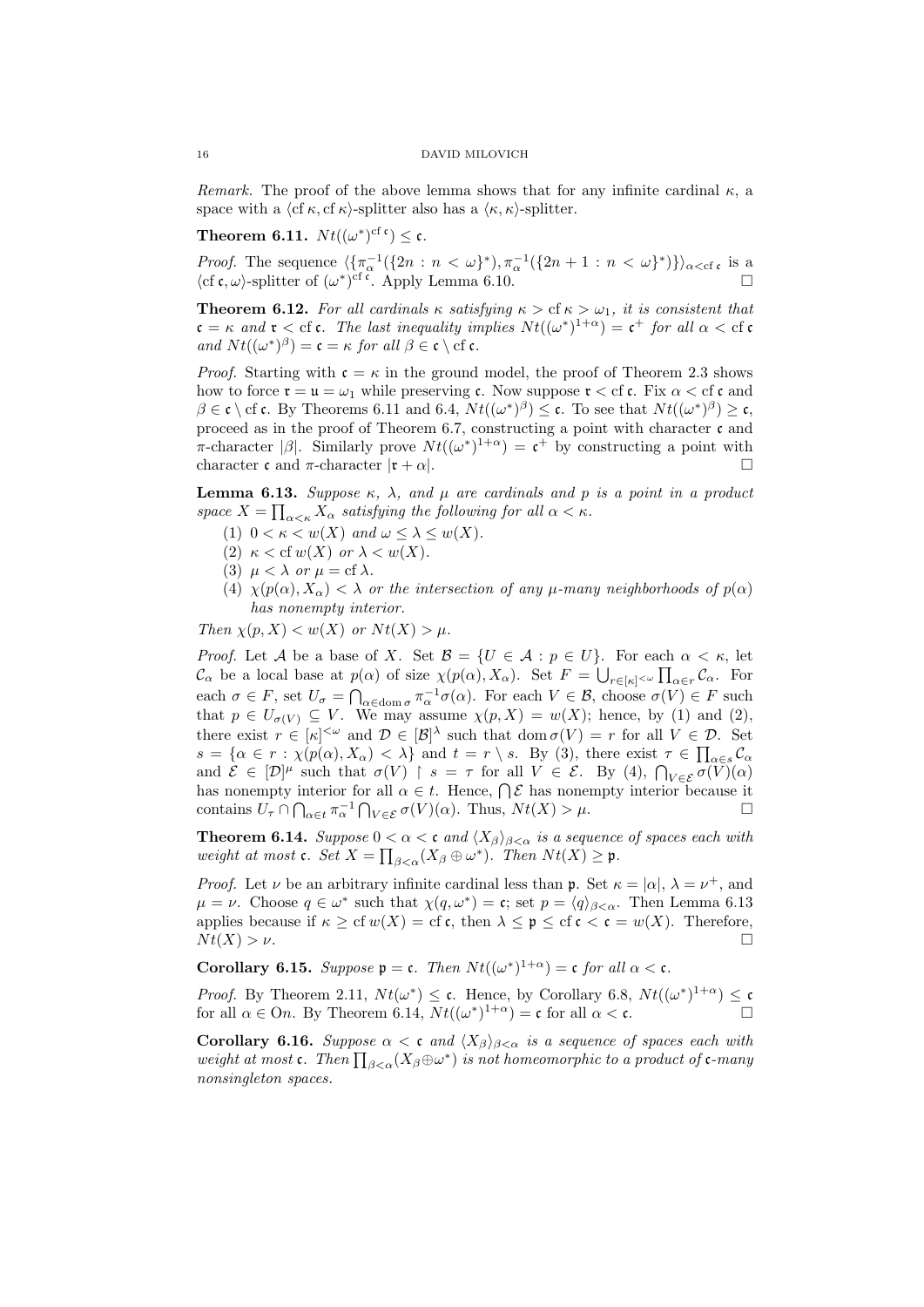*Proof.* Combine Theorem 6.14 and Lemma 6.3. □

7. QUESTIONS

Question 1. Is it consistent that  $Nt(\omega^*) = \mathfrak{c}^+$  and  $\mathfrak{r} \geq \text{cf } \mathfrak{c}$ ?

Question 2. Is  $Nt(\omega^*) < \mathfrak{ss}_{\omega}$  consistent? This inequality implies  $\mathfrak{u} < \mathfrak{c}$ . Hence, by Theorem 2.11, the inequality further implies

$$
\mathrm{cf}\ \mathfrak{c}\leq\mathfrak{r}\leq\mathfrak{u}<\mathfrak{c}=Nt(\omega^*)<\mathfrak{ss}_\omega=\mathfrak{c}^+.
$$

More generally, does any space X have a base that does not contain an  $Nt(X)$ <sup>op</sup>-like base?

Question 3. Is  $\mathfrak{ss}_{\omega} < \mathfrak{ss}_2$  consistent?

Question 4. Letting  $\mathfrak g$  denote the groupwise density number (see 6.26 of [7]), is  $Nt(\omega^*) < \mathfrak{g}$  consistent?  $\chi Nt(\omega^*) < \mathfrak{g}$ ? In particular, what are  $Nt(\omega^*)$  and  $\chi Nt(\omega^*)$ in the Laver model (see 11.7 of [7])?

Question 5. Is cf  $Nt(\omega^*) < Nt(\omega^*) < \mathfrak{c}$  consistent? cf  $Nt(\omega^*) = \omega$ ?

Question 6. Is cf  $\mathfrak{c} < N t(\omega^*) < \mathfrak{c}$  consistent?

Question 7. What is  $\chi N t(\omega^*)$  in the forcing extension of the proof of Theorem 4.13? More generally, is it consistent that  $\chi N t(\omega^*) < N t(\omega^*) \leq \mathfrak{c}$ ?

Question 8. Is  $\chi Nt(\omega^*) = \omega$  consistent? An affirmative answer would be a strengthening of Shelah's result [19] that  $\omega^*$  consistently has no P-points. If the answer is negative, then which, if any, of  $\mathfrak{p}$ ,  $\mathfrak{h}$ ,  $\mathfrak{s}$ , and  $\mathfrak{g}$  are lower bounds of  $\chi N t(\omega^*)$  in ZFC?

Question 9. Is cf  $\mathfrak{c} < \chi N t(\omega^*)$  consistent? cf  $\mathfrak{c} < \chi N t(\omega^*) < \mathfrak{c}$ ?

Question 10. Does any Hausdorff space have uncountable local Noetherian  $\pi$ -type? (It is easy to construct such  $T_1$  spaces: give  $\omega_1 + 1$  the topology  $\{(\omega_1 + 1) \setminus (\alpha \cup \sigma) :$  $\alpha < \omega_1$  and  $\sigma \in [\omega_1 + 1]^{<\omega} \cup \{\emptyset\}.$ 

Question 11. Is it consistent that  $Nt((\omega^*)^{1+\alpha}) < \min\{Nt(\omega^*), \mathfrak{c}\}\)$  for some  $\alpha < \mathfrak{c}$ ? Is it consistent that  $Nt((\omega^*)^{1+\alpha}) < Nt(\omega^*)$  for some  $\alpha < \text{cf } c$ ?

## **REFERENCES**

- [1] B. Balcar, J. Pelant, and P. Simon, The space of ultrafilters on N covered by nowhere dense sets, Fund. Math. 110 (1980), no. 1, 11–24.
- [2] B. Balcar and P. Simon, Reaping number and π-character of Boolean algebras, Topological, algebraical and combinatorial structures. Discrete Math. 108 (1992), no. 1-3, 5–12.
- [3] B. Balcar and P Vojtáš, Almost disjoint refinement of families of subsets of  $N$ , Proc. Amer. Math. Soc., 79, no. 3, 1980.
- [4] T. Bartoszyński and H. Judah, Set theory. On the structure of the real line, A K Peters, Ltd., Wellesley, MA, 1995.
- [5] J. E. Baumgartner and P. Dordal, Adjoining Dominating Functions, J. Symbolic Logic 50 (1985), no. 1, 94–101.
- [6] M. G. Bell, On the combinatorial principle  $P(c)$ , Fund. Math. 114 (1981), no. 2, 149–157.
- [7] A. Blass, Combinatorial Cardinal Characteristics of the Continuum. In M. Foreman, A. Kanamori, and M. Magidor, eds., Handbook of Set Theory. Kluwer, to appear.
- [8] A. Dow and J. Zhou, Two real ultrafilters on  $\omega$ , Topology Appl. **97** (1999), no. 1-2, 149–154. [9] R. Engelking, General Topology, Heldermann Verlag, Berlin, 2nd ed., 1989.
- [10] M. Groszek and T. Jech, *Generalized iteration of forcing*, Trans. Amer. Math. Soc. 324 (1991), no. 1, 1–26.
- [11] J. Isbell, *The category of cofinal types. II*, Trans. Amer. Math. Soc. **116** (1965), 394-416.